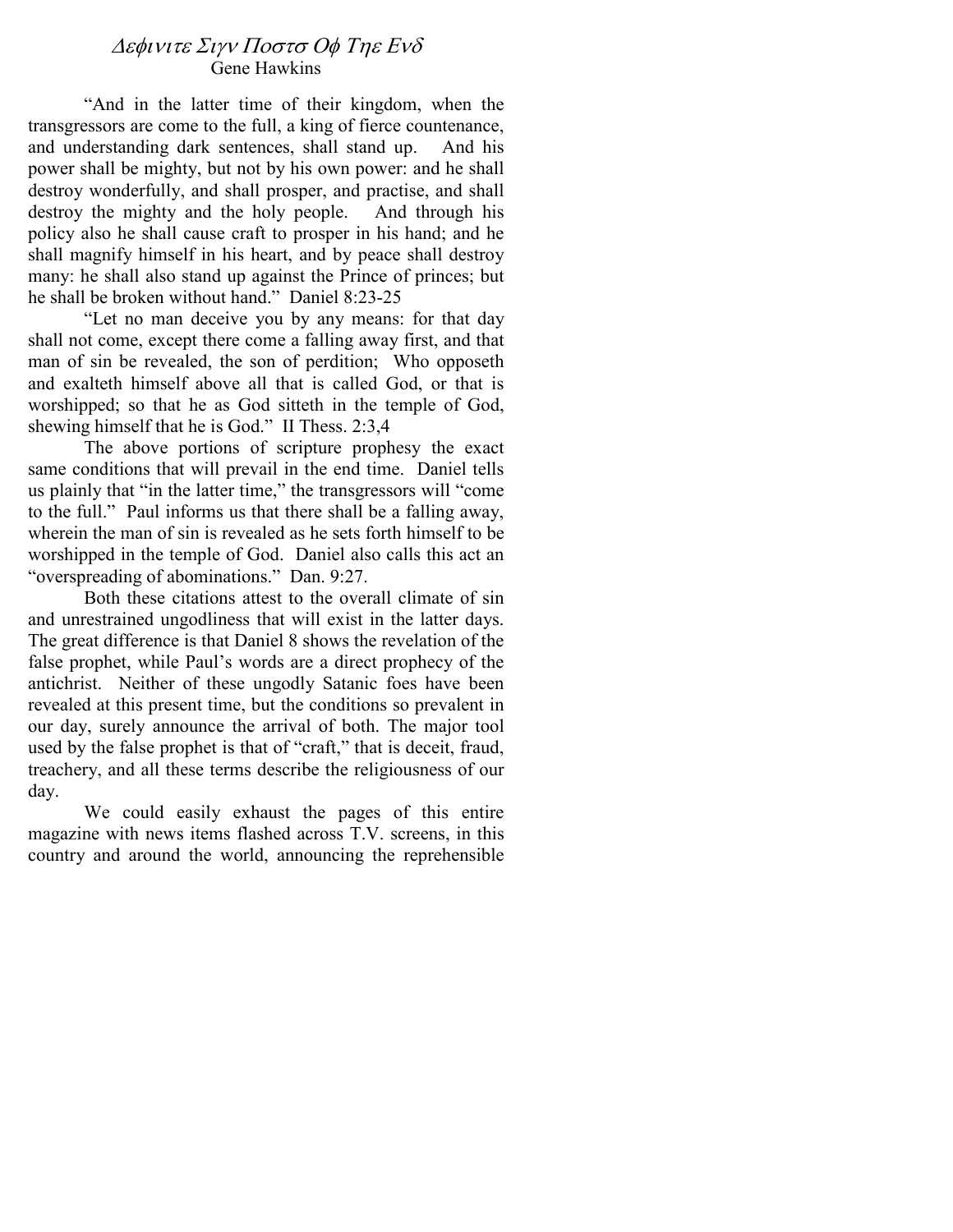behavior of sinful man. Newspapers and magazines are also filled with stories of high profile Hollywood celebrities being arrested for spousal abuse, while others boast of illegitimate pregnancies. Other reports include children being kidnapped, raped, and murdered. Drug related crimes have become nothing short of hideous, and life in many cases deemed worthless and expendable. We read, see, and hear, further, of politicians and well-known athletes being caught in rather complicated and on-going sex scandals. Often great sums of money change hands in an endeavor to cover up such blatant transgressions. Still others are "excused" because "what they do in their own personal lives is deemed "irrelevant to public service." Same sex relationships and marriages are also prevalent in our day, as men do their best to make "legal and righteous" what God declared long ago to be an abomination. Add to that recent and numerous headlines revealing that armed forces officials are being hard pressed to deal with the very explosive issue of gays in the military. "The transgressors" coming "to the full," in basically every sector of life, are even now coming into full bloom.

One condition that prevailed in the days of the Judges, gives us tremendous insight as to why this end time transgression continues unabated, for we read twice, that "In those days there was no king in Israel, but every man did that which was right in his own eyes." Jud.17:6, 21:25. Godly preachers of former generations have used these words to describe the environments of their own times. They are however, more applicable today than ever before, as men try desperately to completely ignore the tenets of Scripture and establish righteousness according to the standards of men.

The great tragedy of our day is that so much of The Church has followed exactly this same path. Many Christians have apparently adopted the standards of the world and see nothing wrong with premarital sex, because "we are going to get married anyway. Others are proponents of simply "living together" to see if "we are compatible." Rejoicing in children born out of wedlock has become absolutely right and proper, and "perhaps we will get married at a later date," but there is no remorse for sinful conduct and no mention of repentance, or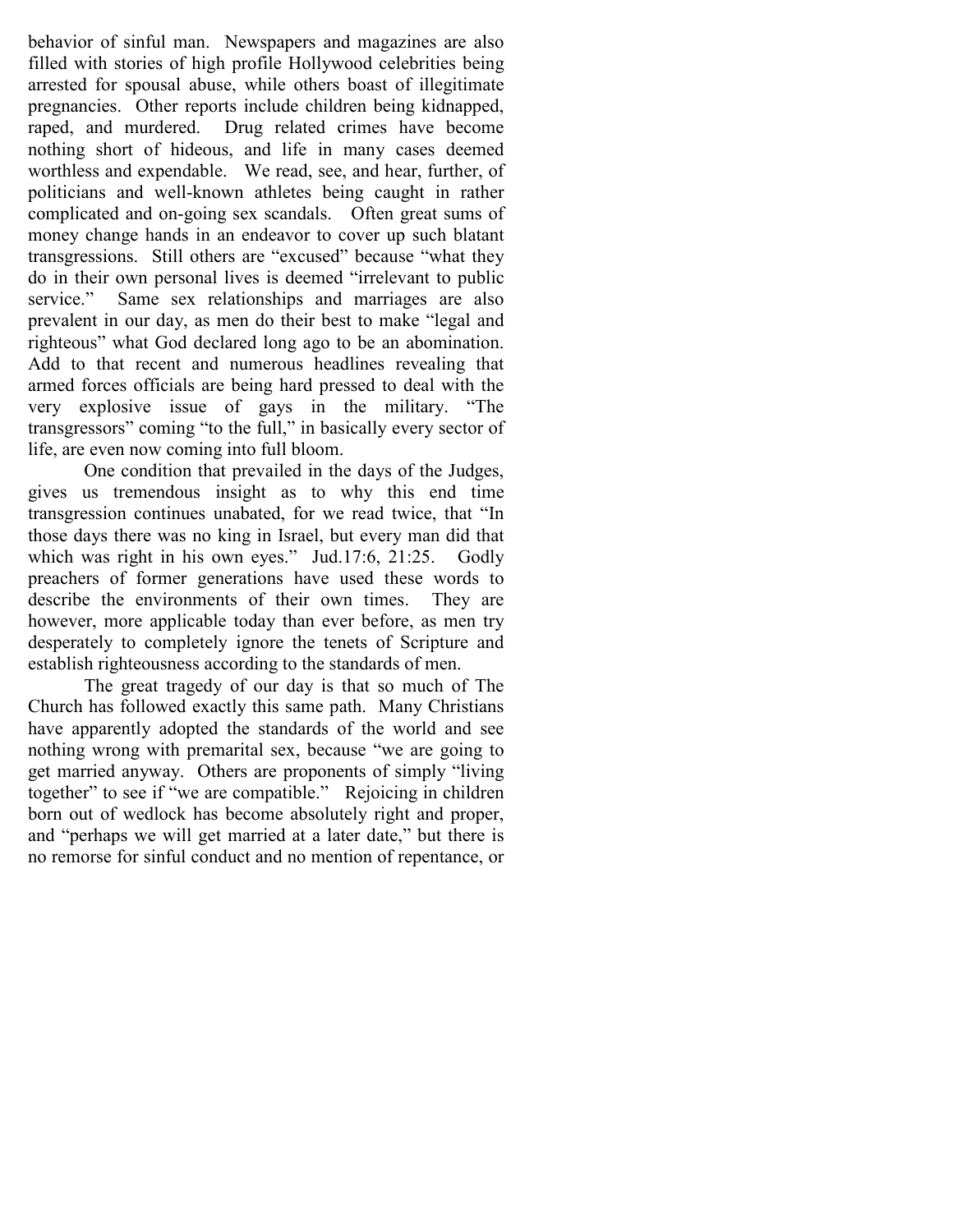any acknowledgment of fornication or wrongdoing. Some true believers even excuse gay or lesbian conduct as simply being "a sexual preference," which should be no one else's concern.

Worship in The Church has also adopted the philosophy: "Every man did that which was right in his own eyes." Rather than being a place of edification and glorifying The Lord, many Churches have become establishments of performance and entertainment. Highly respected Christian author and speaker, Chuck Swindoll, made the assessment some weeks ago on his radio broadcast, that "audiences, have replaced congregations," in the Church, meaning that Christians now gather to be entertained, rather than to be edified and built up in God's Word. Many who have read these pages know that we have been very critical of so-called Christian Rock Music, for though it may have certain scriptural lyrics, the hypnotic beat in The Church is absolutely no different than that which is experienced in the most ungodly of rock concerts held in the world, and it produces the exact same effect on the body and emotions as mere entertainment. Such music has the power to stir an audience into frenzy, be it Christian or secular. This is a part of the Satanic "craft" or fraud being promoted in The Church today.

The leader of a certain "praise and worship" team declared on a recent telecast, "we can worship God any way we please." This too falls into the same deceptive vein of "every man did that which was right in his own eyes." Jesus emphatically told us that "God is a Spirit: and they that worship him must worship him in spirit and in truth." John 4:24 That does not sound like we can worship Him any way WE please. We have often emphasized that depth of worship is directly dependent upon depth of truth. Worship in spirit means that we must worship as energized by The Holy Spirit, and John 16:14 plainly asserts "He shall glorify me: for he shall receive of mine, and shall shew it unto you." Note again the reference to "truth" as He "shall receive of mine (truth of God's Word) "and shew it unto you." We glorify Jesus in direct proportion to that which is shown to us.

Sadly, as we have oft reported, music has replaced the deep ministry of God's Word in The Church today, and it is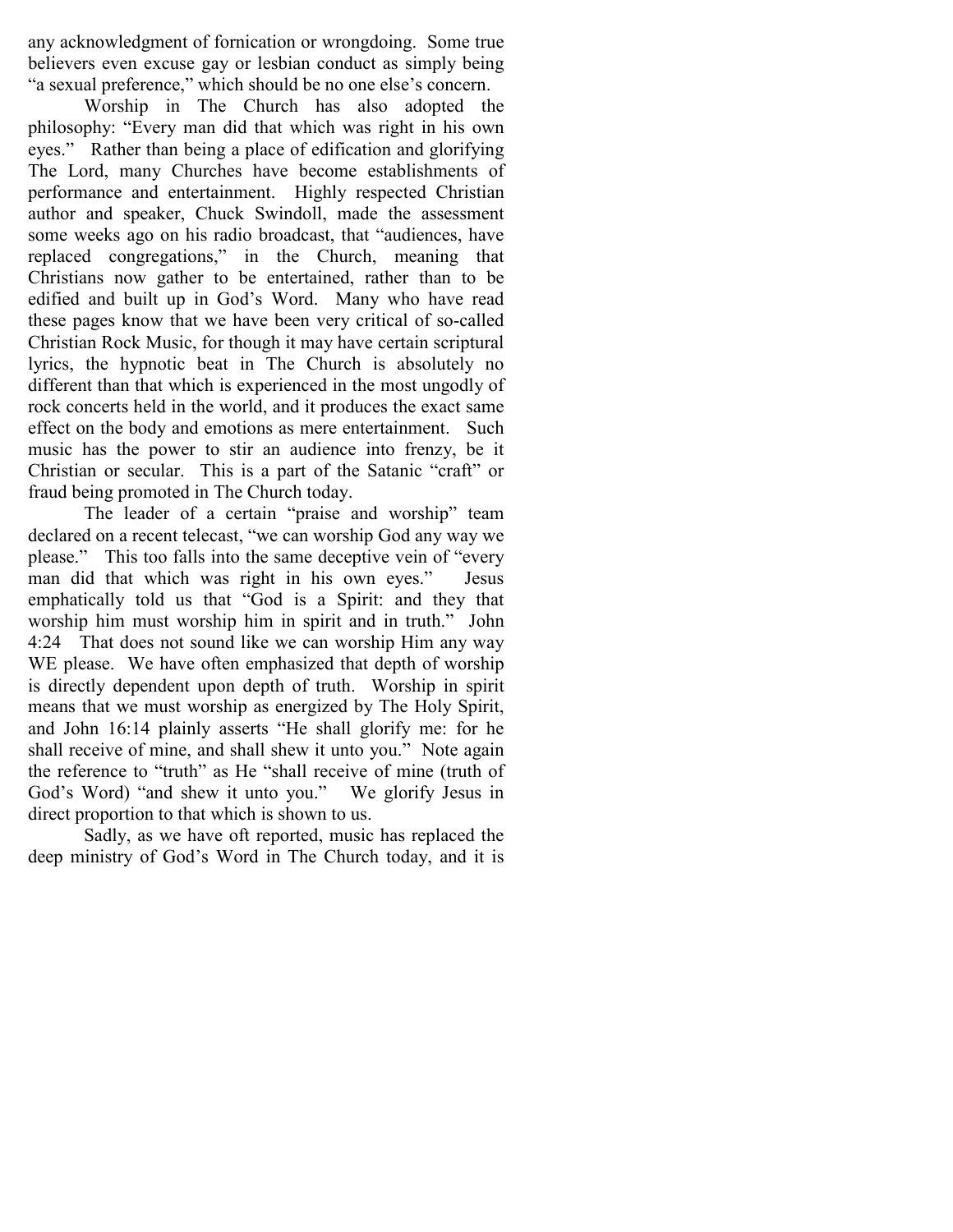deemed to be that which is right in the eyes of men.

Both the world and the Church are in dire straits today and neither of them seems to know it. Political leaders are determined to "right the ship" and bring about peace and utopia for the entire world. Likewise there are many in the Church today proclaiming a message of "world wide revival." We wonder how men can ignore Paul's declaration in our opening text which prophecies plainly that these last days will bring "a falling away" rather than a revival. Many other scriptures portray the exact same scenario, such as; "For the time will come when they will not endure sound doctrine; but after their own lusts shall they heap to themselves teachers, having itching ears;.." (II Tim. 4:3) or "Having a form of godliness, but denying the power thereof: from such turn away." II Tim. 3:1 Paul continues in this chapter with the fact that "…. evil men and seducers shall wax worse and worse, deceiving, and being deceived." V. 13 This is none other than the deceit that will come to full fruition at the hands of the false prophet. Let us be warned that this day of deception, has already begun and rather than diminishing, it will grossly increase.

We can in no wise allow ourselves to be duped into the thought patterns described above, be they political or religious. Neither can we become very passive and develop the attitude "whatever will be will be," thus ignoring the signs of Jesus coming. The Apostle Peter gives us valuable exhortation in regard to these very momentous days in the third chapter of his first epistle to Jewish believers. "Knowing this first that there shall come in the last days scoffers, walking after their own lusts, And saying, Where is the promise of his coming? for since the fathers fell asleep, all things continue as they were from the beginning of the creation." I Pet. 3:3,4 These "scoffers" are not all unbelievers, and those walking after their own lusts are the same as those "doing that which is right in their own eyes." Peter continues this chapter, describing the horrendous destruction that is coming on this world which is "…..reserved unto fire against the day of judgment and perdition of ungodly men." V. 7 This full devastation will not occur until well into the seven years of tribulation, but as we have seen repeatedly, such days have already begun. Peter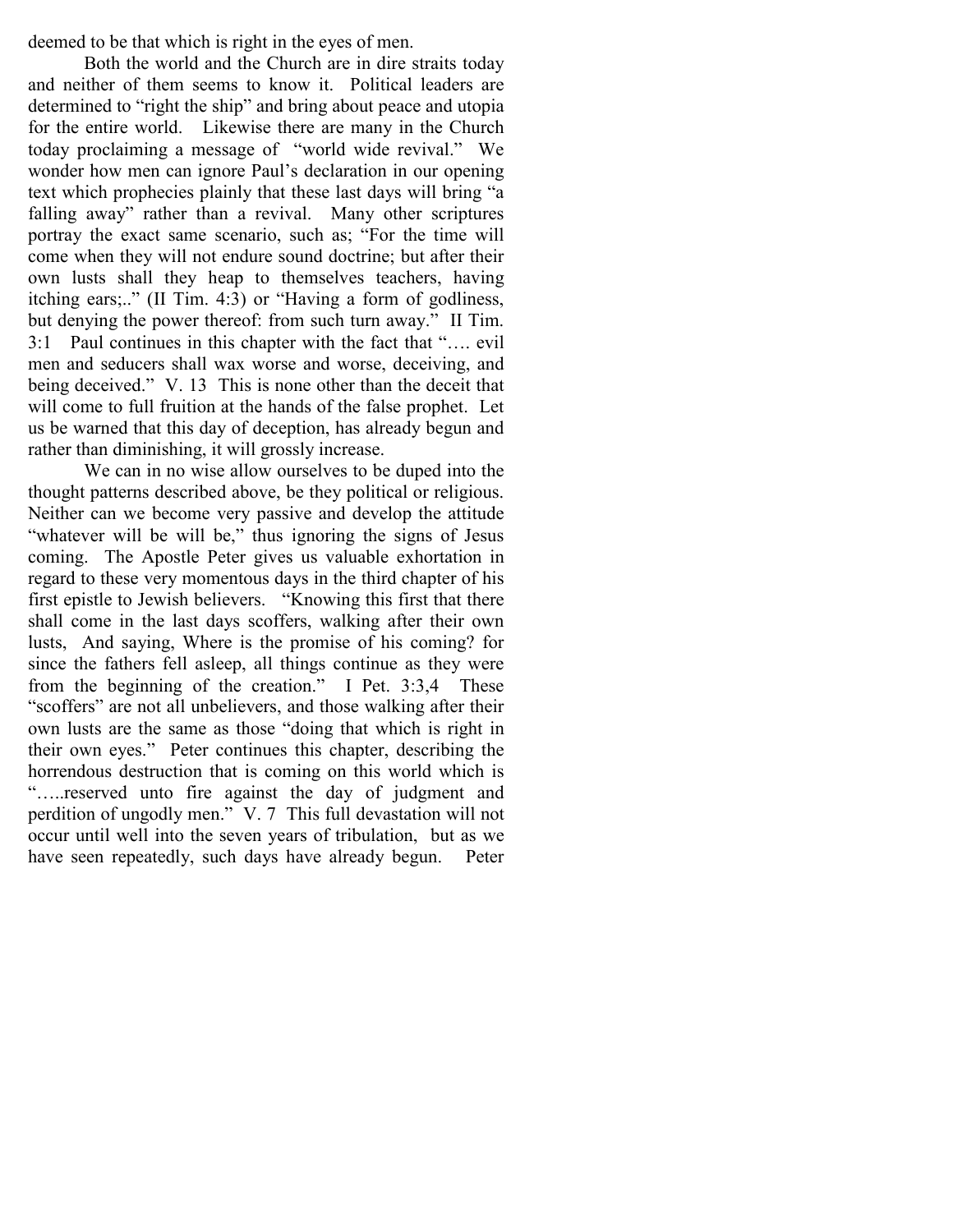agrees perfectly with the apostle Paul that "….the day of the Lord will come as a thief in the night...." V. 10 He then gives to us this valuable admonition as to how we must conduct our lives at this present hour. "Seeing then that all these things shall be dissolved, what manner of persons ought ye to be in all holy conversation and godliness, Looking for and hasting unto the coming of the day of God,……" V. 11,12 Contrary to what many proclaim today, neither an army of godly prayer warriors, nor a drove of the most skilled politicians, will save this planet from the promised destruction. Thus Peter focuses our attention on our own personal lives as he declares "what manner of persons ye ought to be…?" We cannot become complacent in our thinking or actions, and just fold our tents surrendering to the inevitable. "Looking for and hasting unto the coming of the day of God," means that our very lives must revolve around the coming of Jesus. Our energies are not to be spent trying to evangelize the world, a ministry God has reserved for Israel during the millennium, but rather to conduct ourselves as though Jesus were coming at this very hour. When we have that attitude, all our actions and desires will literally be motivated by that very momentous event. This, in no wise, means that we are oblivious to the spiritual needs of those around us. Jude also beautifully describes "what manner" of men we ought to be and how we are to "occupy till I come," (Luke 19:13) in these same last days. "Keep yourselves in the love of God, (I choose to dwell in the atmosphere of Divine Love rather than the pit of men's philosophy and ill will) looking for the mercy (literally immersed in the complete realm of Divine Grace) of our Lord Jesus Christ unto eternal life. And of some (individuals rather than the whole world) have compassion, making a difference: And others save with fear, pulling them out of the fire; hating even the garment spotted by the flesh. (men obsessed with their own lusts) V. 21-23 Such a "manner" will ensure that we are in no wise lazy, complacent or oblivious, to these days when "the transgressors are come to the full." Our lives are rather "on fire" with the passionate desire just to see Him Whom we love.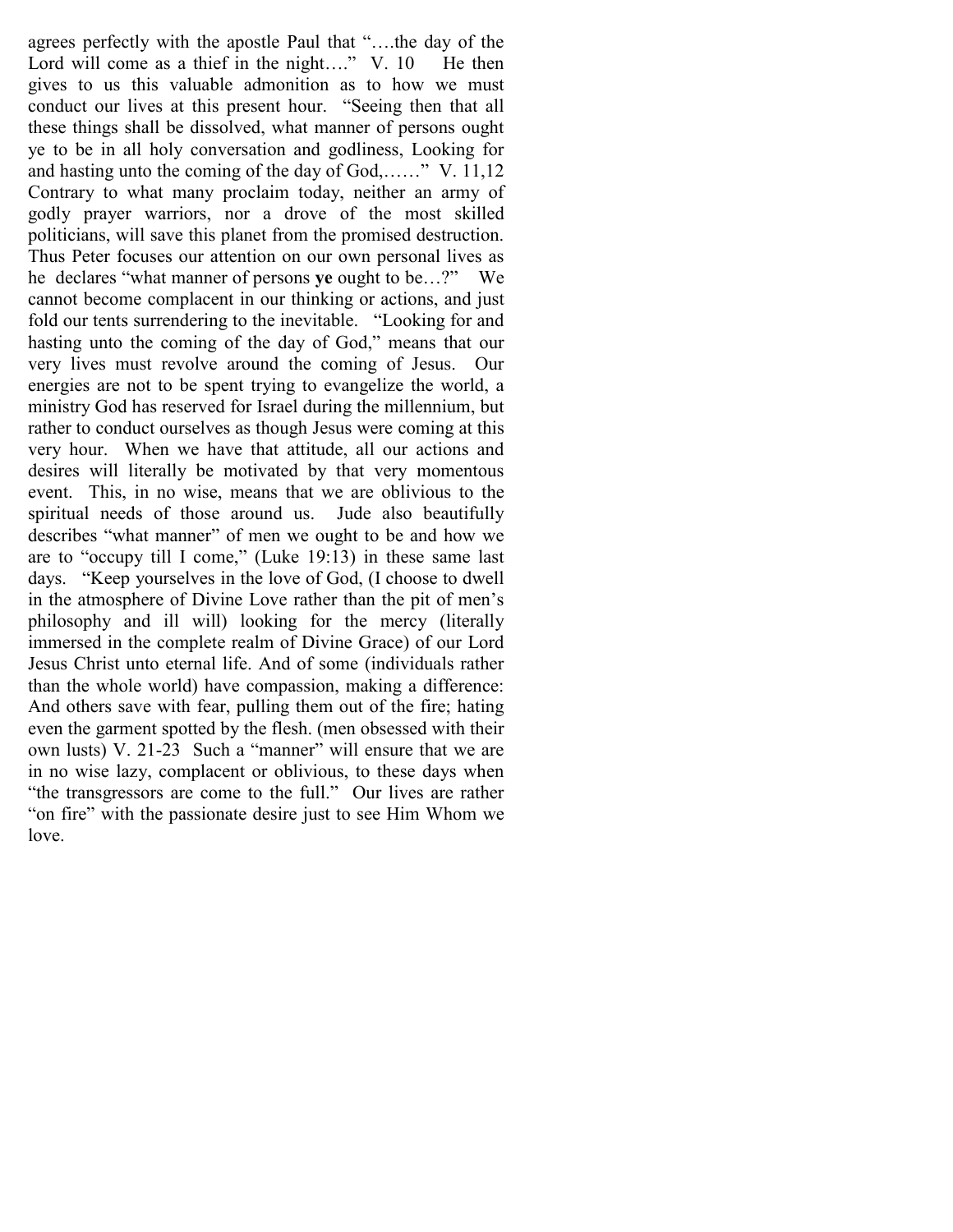# THE FALLING AWAY

### A.S. COPLEY

 "LET NO MAN BEGUILE YOU IN ANY WISE: FOR IT WILL NOT BE, EXCEPT THE FALLING AWAY COME FIRST, AND THE MAN OF SIN BE REVEALED, THE SON OF PERDITION" - II Thessalonians 2:3 Revised Version

 The time that the apostle intimated in these words is certainly upon us. The apostasy of the last days is near. We will consider several citations leading up to our text.

 1. THE WORDS OF JESUS, "They on the rock are they, which, when they hear, receive the word with joy; and these have no root, which for a while believe, and in time of temptation fall away: - Luke 8:13. This describes the second of the four kinds of hearers in our Lord's first parable. Some folk give mental assent to the truth. They believe it to be the truth, and enjoy hearing it; but they are not saved. Elsewhere we read that "with the heart man believeth unto righteousness" - not simply with the head. Some people fall away from superficial joy and interest when temptation arises. Perhaps they never get saved. Now here is a remarkable fact. The same Greek word in this parable translated "fall away" is what Paul uses in our text. There have been many apostasies, or many have fallen away: but my text speaks expressly of a time termed "the falling away."

 2. "FALLEN FROM GRACE." "Christ is become of no effect unto you, whosoever of you are justified by the law; ye are fallen from grace" - Gal. 5:4. The Galatian saints had not ceased to be religious. Paul did not condemn their walk, but their attitude of heart to the Truth. Being misled by false teachers, they put themselves out of the sphere of grace and under the dominion of the Mosaic law and ritual. They became circumcised, observing a religious rite that had ended with the death of Christ - Col. 2:11. Circumcision was required of Abraham - not as a means of justification, but as a sign and seal that he was already justified by faith - Romans 4:10,11. They also observed days, as means of perfecting their salvation. All that was equivalent to saying that Christ had not come and died for their sins, or that His sacrificial death was insufficient; hence, they had to add their own fleshly works to His great work of redemption.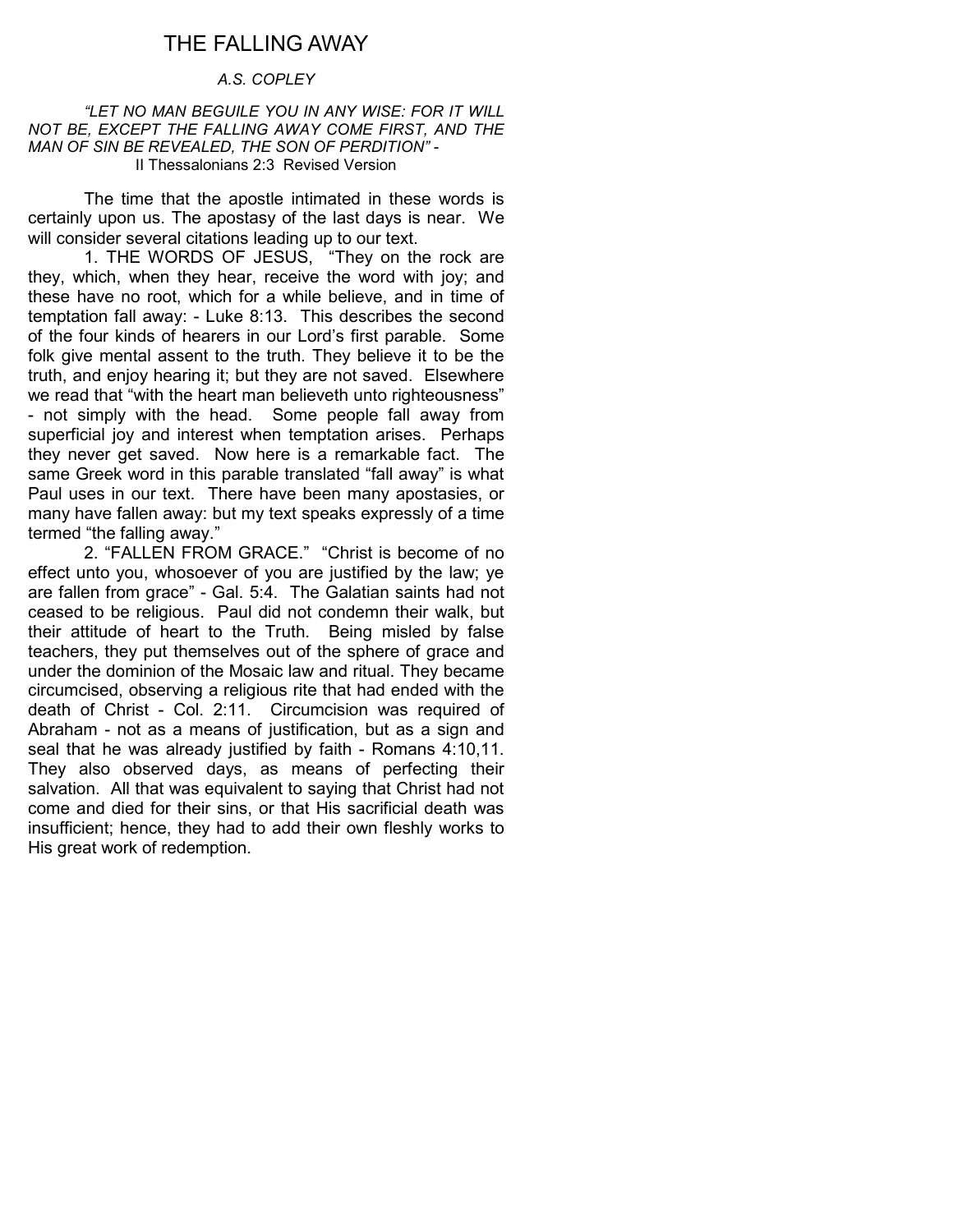Many people have a twisted understanding about falling from grace. They think if a man beats up his wife in a frenzy, or goes on a drunk, or commits adultery, he is fallen from grace. Oh, no, that is not the meaning at all. Of all men, such a one needs the grace of God. He has fallen from his own stedfastness. He has failed of the grace of God, and a root of bitterness has spring up. Some folk raise a loud cry against adultery and drunkenness; but they are only two of the dark catalogue of seventeen "works of the flesh." How about "hatred" and "strife" and "envying and "emulations"? How about lying and gossip and exaggerations and misrepresentations? Legalists boast of living above some of this catalogue, but are manifestly guilty of others. "But God forbid that I should glory, save in the Cross of our Lord Jesus Christ, by whom the world is crucified unto me, and I unto the world" - Gal. 6:14. "He that glorieth, let him glory in the Lord" - I Cor. 1:31. So wrote our beloved Brother Paul. Every saint needs the grace of God in order to hold complete victory over all the works of the flesh all the time; and if one fails to appropriate preventative grace, what else can he do but lay hold of pardoning and restoring grace? There is no other way out, no other hope. Thank God, "He giveth more grace," said James. If believers "fail of the grace of God," and thus "fall from their own stedfastness"; if they fall from grace and do not recover from such conditions, they are paving the way for the apostasy or "the falling away," Of course, they themselves who are saved cannot apostatize.

 3. FALLEN FROM FIRST LOVE. Consider the deplorable departure of Ephesian believers - Revelation 2:5. The candlestick Examiner, "who walketh in the midst of the seven golden candlesticks" or churches, brings them on the carpet. First of all, He commends them for their "labour" and "patience," discipline and fortitude. They had even tried and condemned apostles. But the keen eyed Judge exclaimed, "Nevertheless, I have somewhat against thee, because thou hast left thy first love." What a severe incrimination. They did not lose their first love. They left it, departed from it, deliberately walked away from it. Exactly what was that "first love"? The Greek word "protos," here rendered "first." means foremost or first in importance or value or place. The same word is translated "chief," in Acts 16:12 - "the chief city"; and in I Timothy 1:15. The word "first" in the next verse should be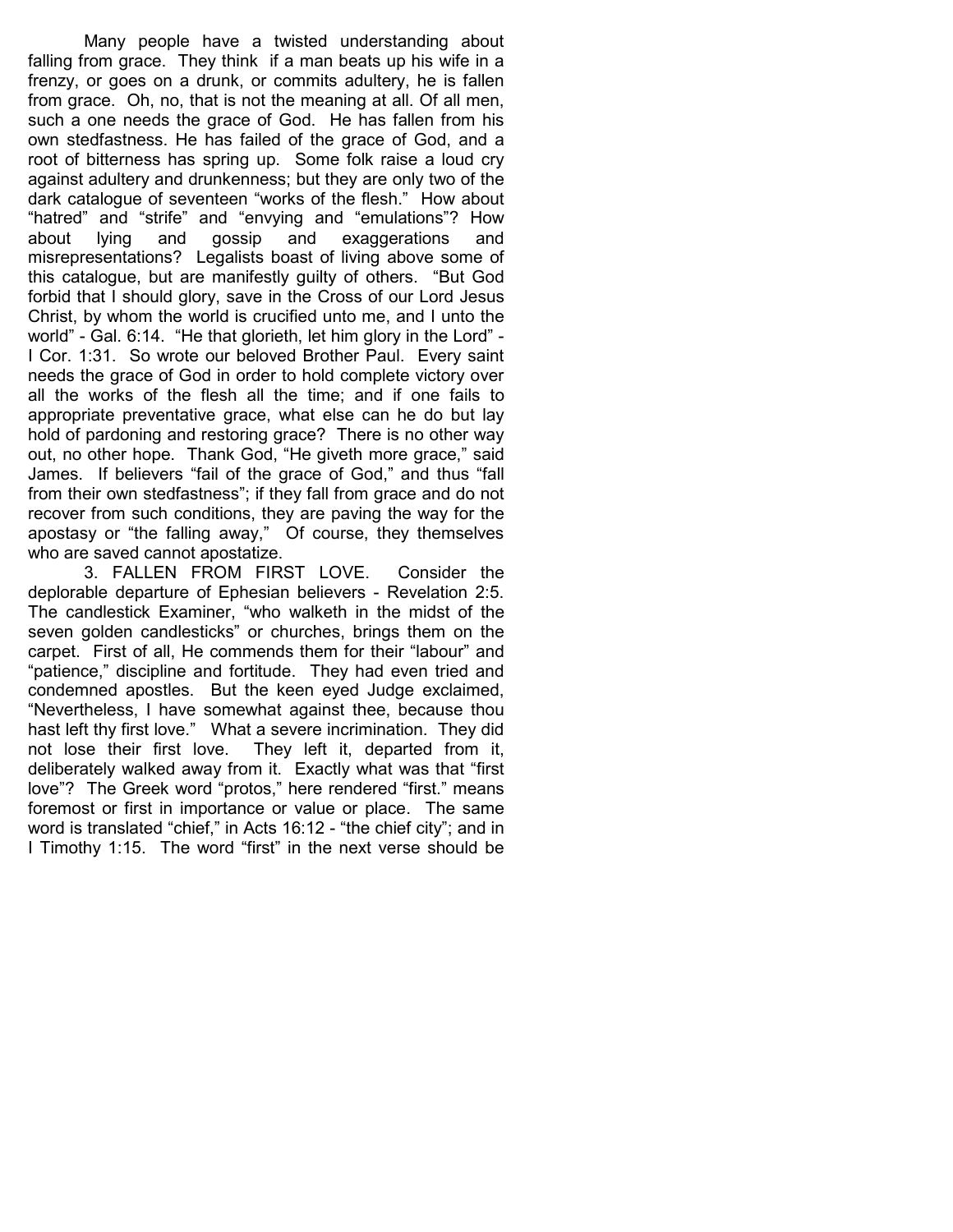"chief," as in the Revised Version. Paul called himself the chief of sinners in his unsaved state; that is, the first or foremost sinner in point of guilt.

 The Church in Ephesus had heard the deepest teaching from Paul. He offered to them the first and highest place in God's great plan of grace; and evidently they accepted that teaching. They saw the unique privilege of becoming members of the Bride of Christ, and laid hold of it. Study with me Ephesians 5:24-32. Christ will have presented "to Himself a glorious Church, not having spot, or wrinkle, or any such thing; but that it should be holy and without blemish." This cannot refer to the whole Church, or Body of Christ. Adam, to whom the apostle refers, did not marry his entire body but a rib, builded into a woman of whom he said, "This is now bone of my bones, and flesh of my flesh" - Genesis 2:23. Accordingly, Paul says, "We are members of His body, of His flesh, and of His bones." Then he adds these very significant words, "This mystery is great; but I speak in regard of Christ and the Church" - Ephesians 5:32 R.V. He had spoken in Ephesians three, of the mystery of the Gentiles having a share in redemption; but here he writes of the greatest mystery of all - a company of people chosen to be the Bride of Christ. A bride possesses bridal love. A bride loves her bridegroom more that she loves all others. She loves him far more than others can love him.

 The "first love" of the Ephesian saints was bridal love. It was not simply the love that their salvation brought to them; not the love for Christ because they were justified and had eternal life. It was the superlative love wrought within them by the prospect of being in the Bride of Christ. The Lord saved me when I was fourteen, and made me very happy, I laughed with great joy. But, years passed before I learned of this sublime and supreme truth which thrilled me with glory. Now for years, "Christ in you, the hope of glory" - that is, the climactic glory of knowing Jesus Christ as the Bridegroom has been a great beacon light and an unceasing and sustaining inspiration to run "for the Prize of the high calling of God in Christ Jesus" - Phil. 3:14. This foremost, pre-eminent love is what the Ephesians "left." This means far more to our beloved Lord, than laboring for the salvation of souls, which we are not to neglect nor omit. It means more to Him than being concerned about the conduct of our brethren. Out of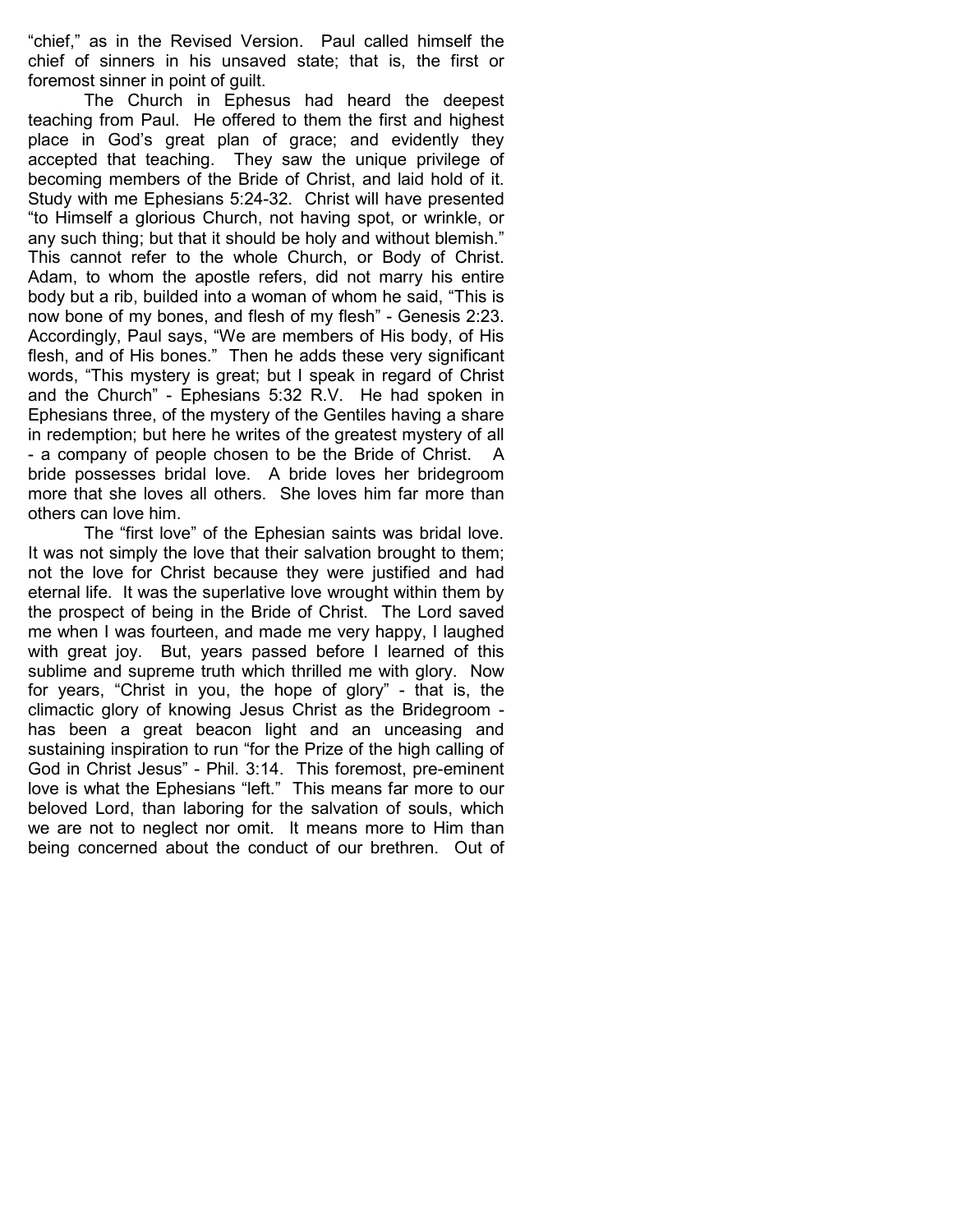perfect bridal love for Christ flows a fellowship with him in all His marvelous interests; hence, we have a wholesome concern in behalf of other people, saved and unsaved. To do His will is our controlling ambition. Let us not forget that the Lord's loudest eulogy of the Ephesians did not compare with the foremost love from which they had departed. Unless they repented of that departure and returned to the former fervency of devotion, the candlestick would be removed from their midst. Patient toil and firm discipline would not prevent it.

 4. THE FALLING AWAY OF THE HEBREWS. "For it is impossible for those who were once enlightened, and have tasted of the heavenly gift, and were made partakers of the Holy Ghost, and have tasted of the good Word of God, and the powers of the world to come, if they shall fall away, to renew them again unto repentance; seeing they crucify to themselves the Son of God afresh, and put Him to an open shame" - Hebrews 6:4-6. This has no reference to the common backsliding of saved people. If it did, they could never be restored from their backslidings. This citation has direct and primary reference to the Jews. They heard the Gospel from Jesus' own lips. They heard it also from the twelve apostles after they were filled with the Holy Spirit and from Stephen. Thus they were enlightened. They tasted of Christ and the Word of God, and partook of the power of the Holy Spirit, and of the age to come; that is, of the Millennial Age. But, they fell away (literally, fell beyond the reach of grace) , from the privileges offered to them. They denied the Deity of Jesus Christ, and refused His sacrificial death. They said that He was not the promised Messiah. They had received the knowledge of the Truth, because it was poured upon them from every side; but they willfully turned away from it. Therefore, they were left without hope; for "there remained no more sacrifice for sins" -Hebrews 10:26-29. They refused the one and only Sacrifice that Infinite Love has provided - the death of Christ for mankind. The Gentiles are doing the very same thing today. This leads us to the next point.

 5. DEPARTURE FROM THE FAITH. "Now the Spirit speaketh expressly, that in the latter times some shall depart from the faith, giving heed to seducing spirits, and doctrines of devils" (that is demons) - I Timothy 4:1. It is a striking fact that the Greek noun "apostasia," rendered "falling away" in our text, is the same as the verb "apostesontai," rendered "shall depart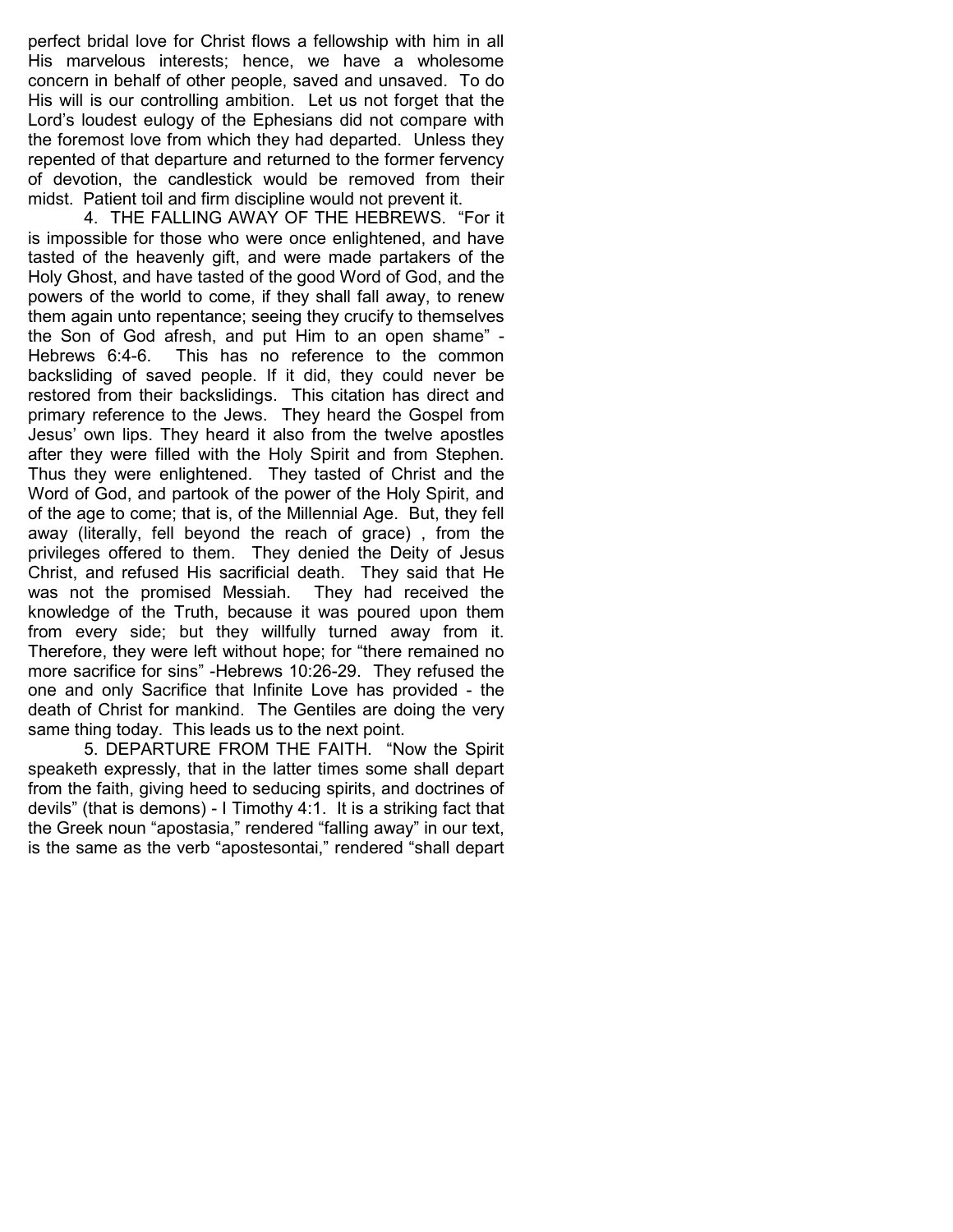from" in this citation. The latter is the future tense of the Greek verb: "aphistemi," which means "to put away, separate, hinder, frustrate, to make revolt." Hence, the noun means "standing away from, a defection, a revolt, apostasy." (The critical student will enjoy these Greek cogitations). Thus, the apostle explains that "the falling away" means "a departure from the faith of the Gospel." Exactly what the Jews did in the beginning of this Church Age, the Gentiles are doing at the end. The Catholics still have "a form of godliness," and accept the fundamentals in theory; but they apostatized centuries ago. They deny the power and living reality of the Gospel. Most Protestant churches are modernistic, the fundamentalists are fast drifting away from the old-time life and power of the Gospel. They refuse the necessary Pentecostal Gift of the Holy Spirit and the attendant nine gifts. Spiritual power is waning everywhere.

 There is a deplorable decline among the Pentecostal people. The simple childlike faith, the whole-hearted surrender, the untiring self-sacrifice, the flaming evangelism in dependence upon God without begging, the mighty precipitations of miraculous power, the absence of "big preachers" - characteristics of years ago - have fled. Big things, great rallies, orchestras, ear-ticklers, immense unpaid tabernacles, radio flatteries and braggadocios, psychological begging and maneuvering, religious machinery galore anything to get a crowd in order to get a name and the money. We receive letters frequently, complaining of the lack of spiritual food and life and power. They beg us to send someone to preach the Gospel of grace in their midst. The falling away is here. It threatens Pentecostal grace meetings. Satan will cool us off and make us formal, if we let him. Legality will creep in and bind our hands and seal our mouths, if we are not aware. If he cannot make folk worldly, or careless, or lascivious, he will try to make them overmuch pious; and impose upon them restrictions and legislations contrary to the Spirit of grace. Conditions are alarming; but we need not be surprised nor discouraged. We have already seen that it is written, "Some shall depart from the faith." Rather, we should rejoice that the Lord shows us the facts. In the last days, these things are due to come. "The falling away," which was prophesied, is here. Therefore, we know that the end of the age is at hand. The coming of Jesus is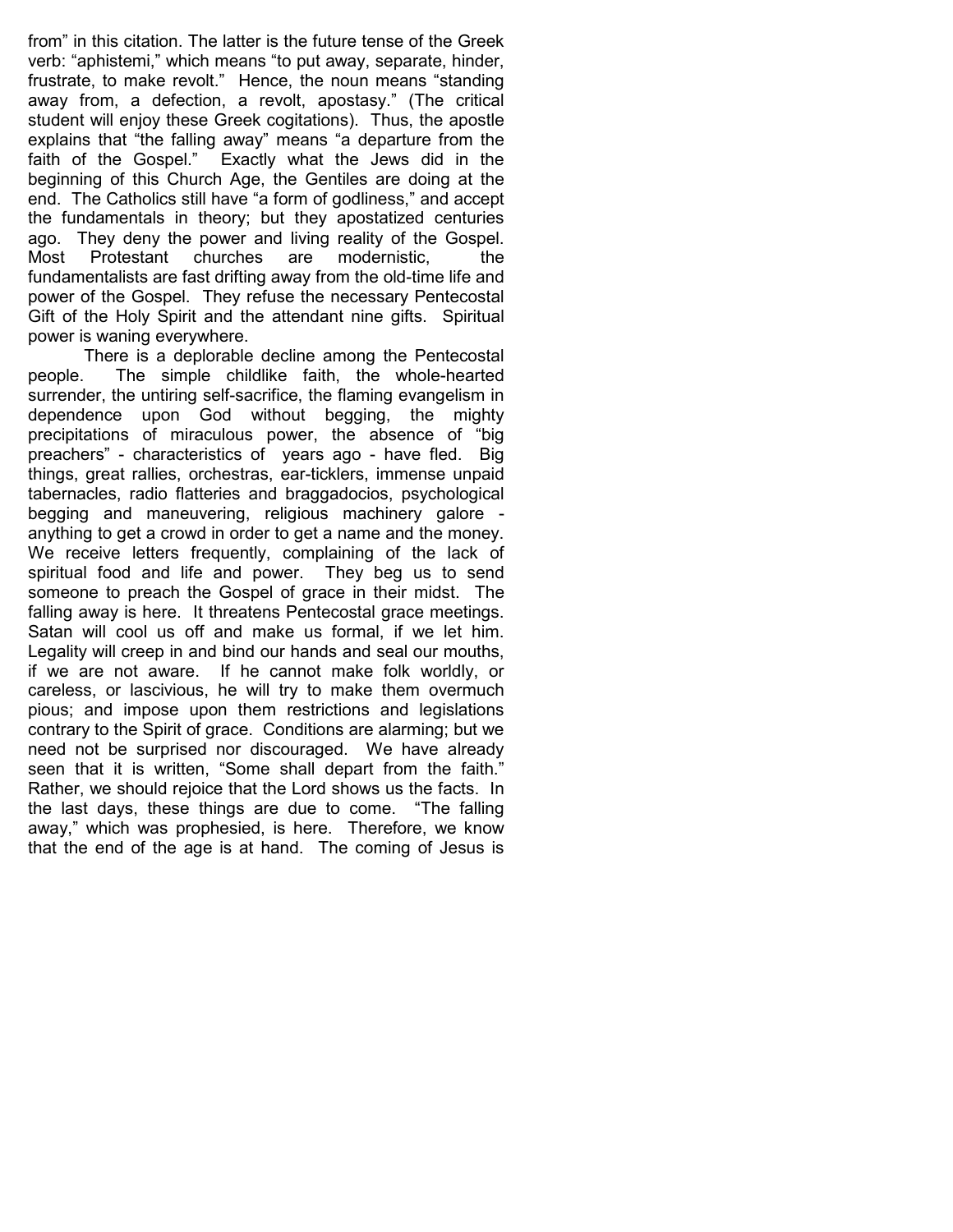imminent. Let us "rejoice in hope of the glory of God" - Romans 5:2.

 6. HOW MAY WE NOT FALL AWAY? We find the answer in these verses - "The four and twenty elders fall down before Him that sat on the throne, and worship Him that liveth for ever and ever, and cast their crowns before the throne, saying, Thou art worthy, O Lord, to receive glory and honour and power: for Thou hast created all things, and for Thy pleasure they are and were created. And when he had taken the book, the four beasts and four and twenty elders fell down before the Lamb, having every one of them harps, and golden vials full of odors, which are the prayers of saints. And the four beasts said, Amen. And the four and twenty elders fell down and worshipped Him that liveth for ever and ever" - Revelation 4:10, 11; 5:8-14. Instead of falling from grace and being again entangled with the yoke of legal bondage, we should fall down before our Maker in adoring worship. Keep formality and legality on the run, by continually magnifying God's mighty power to save and keep saved; even as He was more than able to make and maintain all things. There will be no falling away from our steadfastness if we give ourselves much to worship the Lord. This is the remedy against failing the grace of God, against any root of bitterness springing up to trouble and defile the saints. Here we read that "the four beasts (the four living ones) and four and twenty elders fell down before the Lamb, having every one of them harps, and golden vials full of odors, which are the prayers of saints. And they sung a new song, saying, Thou art worthy to take the book, and to open the seals thereof: for Thou wast slain, and hast redeemed us to God by Thy blood out of every kindred, and tongue, and people, and nation; and hast made us unto our God kings and priests: and we shall reign on the earth" - Revelation 5:8-10.

 Those living ones and twenty-four elders represent the full overcomers who will, doubtless, constitute the Bride of Christ. John saw them, in his vision, at their chief engagement in Heaven, that is, worshipping God with all their hearts. In the first citation, we see them worshipping God as Creator of all things. They adore Him for His wisdom and power. In the second, they worship the Son of God the Lamb, as the glorious Redeemer. By considering their language, we learn how to worship the Lord; for we expect to be among that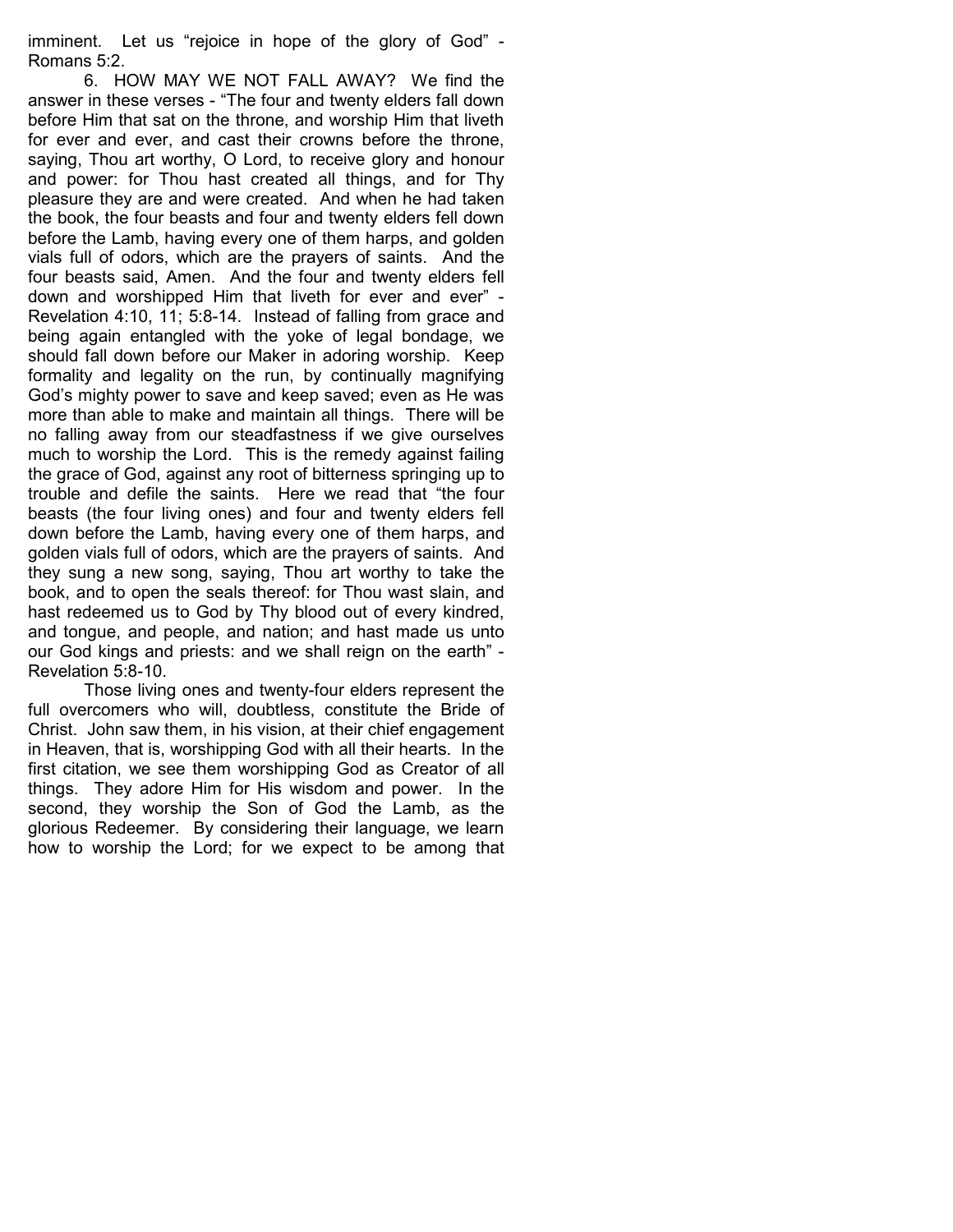triumphant throng in glory. See also Rev. 11:16,17; 19:4. Not only during the first days after the translation will we worship Jehovah and the Lamb; but also, at the marriage of the Lamb, we will fall down and worship. In fact, the living ones and elders lead out in the worship. Therefore, let us not forget nor neglect this grand privilege. Let us worship God in our closets at home. We must not allow worldly business and carnal pleasures to interfere with this chief business and supreme pleasure. Now is when we qualify for that place and company that John beheld. We dare not even be working always. He wants some of our time for his personal fellowship. If we spend overmuch time in reading and writing, or visiting the sick and scattering tracts, we become dry and joyless. We need to be in the Presence of our coming Bridegroom. Adoring and worshipping Him for his wisdom and might and marvelous grace.

 Mark the language recorded - they "fall down before Him." If we do not learn the holy and glorious art, and practice it continually, we too may fall away in some measure. We might leave our first love. What a calamity that would be. Sad but true, that the vast company of believers do not learn to worship God. They are not found much on their knees. They are not acquainted with knee oil. Their joints are poorly lubricated. They may be eloquent preachers, able teachers, or seraphic singers, but shallow worshippers. I believe it is not enough to stand and praise the Lord; but we should actually go down on our faces in melted and broken adoration of our gracious and glorious Lord and Bridegroom. The innumerable company of Revelation seven will stand before the throne with palms in their hands, and praise God for salvation; but the living ones and elders go far beyond that. Five times we read that they "fall down" before the Lord. Shall we not do likewise?

 7. JUDE'S BENEDICTION. "Now unto Him that is able to keep you from falling, and to present you faultless before the Presence of His glory with exceeding joy, to the only wise God our Saviour, be glory and majesty, dominion and power, both now and ever. Amen" - Jude 24,25.

 Hallelujah! The God of all grace is able to keep that which I have committed unto Him. He will keep us from falling from grace. He will keep us from failing of His grace. We need not fall from our steadfastness. Grace abounds to enable us to run with speed and triumph for the glorious Prize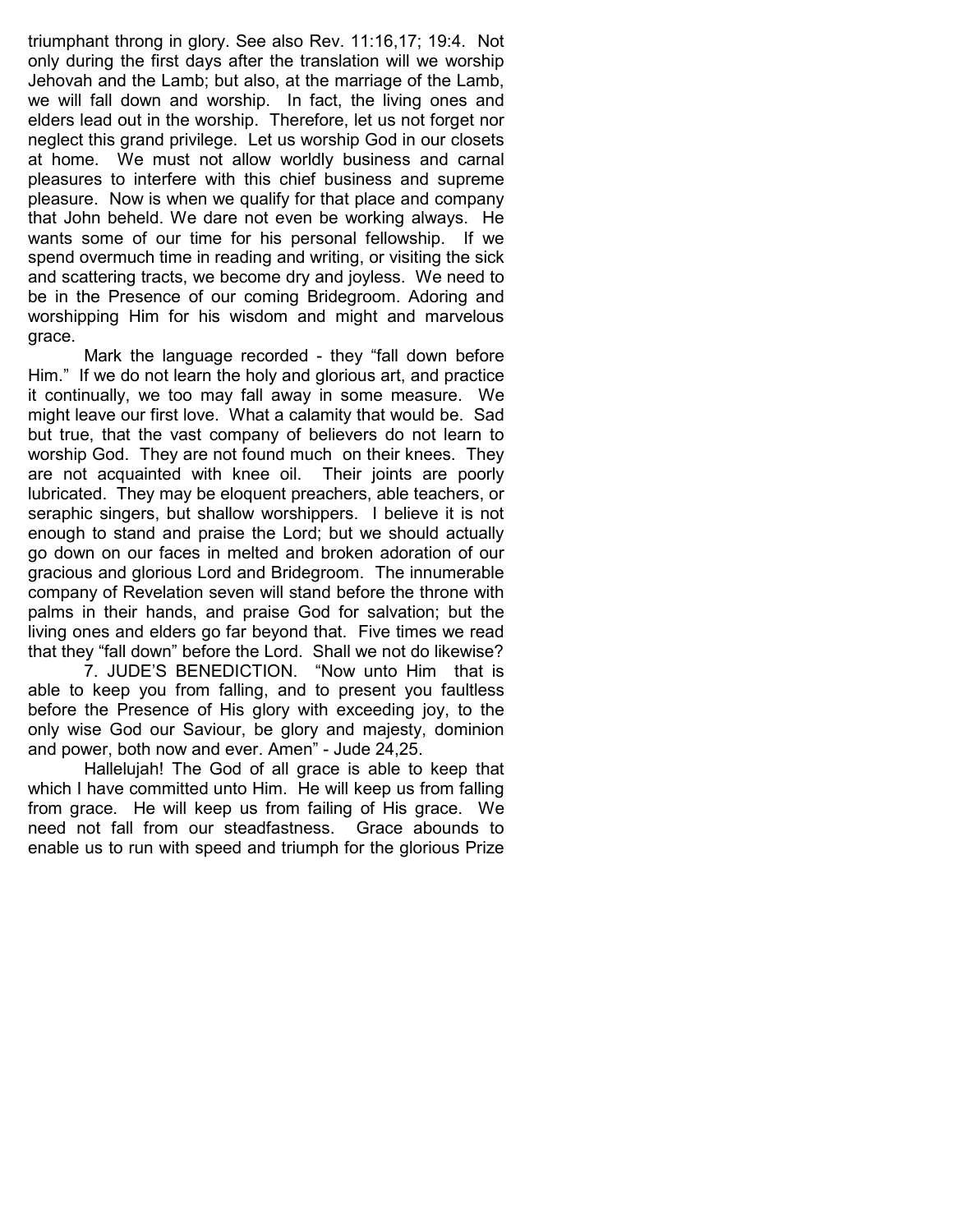of the high calling of God in Christ Jesus. He is able to make us overcome the highest mountain of difficulty, and scale the dizzy heights of blood-bought privileges.

> ~~~~~~~~~~~~~~~~~~ OUR TIMES ARE IN THY HANDS

Our times are in Thy hand; Father, we wish them there! Our life, our souls, our all we leave Entirely to Thy care.

Our times are in Thy hand, Whatever they may be; Pleasing or painful, dark or bright, As best may seem to Thee.

Our times are in Thy hand; Why should we doubt or fear? Our Father's hand will never cause His child a needless tear.

Our times are in Thy hand, O Lord, our Advocate! Nor is that hand outstretched in vain, For us to supplicate.

Our times are in Thy hand, We'll always trust in Thee, Till we have left this weary land, And all Thy glory see. --Anon

\* The words "think" and "thank" come from the same Latin root. If we take the time to think more, we will undoubtedly thank more.

\* Prayer should be the key of the day and the lock of the night. (Pocket sayings)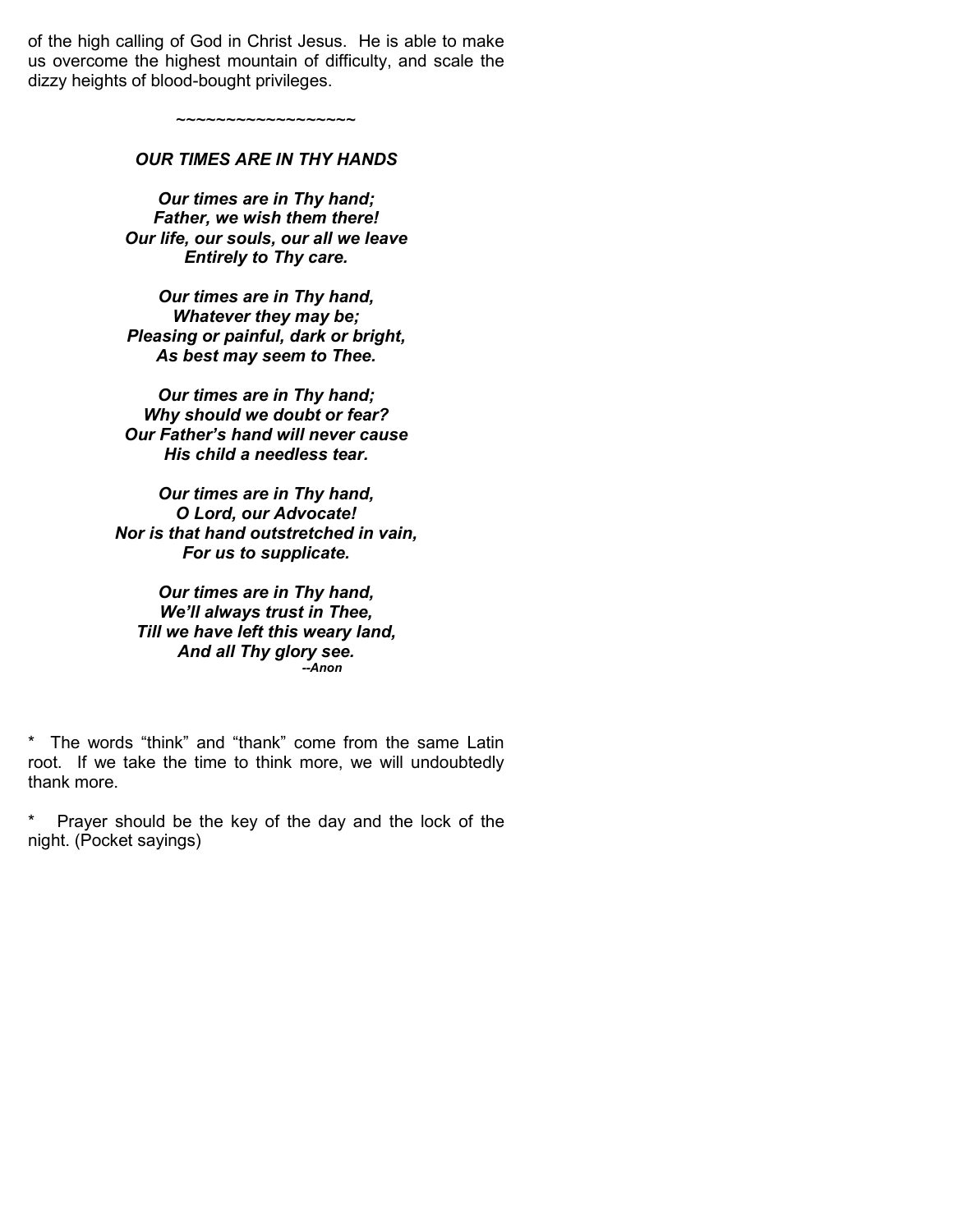# The Sparrow And The Swallow

#### Bernard G. Croft

#### "As the bird by wandering, as the swallow by flying, so the curse causeless shall not come." - Proverbs 26:2

Perhaps you feel, "I was born outside the promise; I am never blessed, in fact I feel cursed." And this is true, for you were born in sin and shaped in iniquity, and under God's holy law you stand condemned; cursed you may say, for you have sinned and the soul that sins shall die. And even if you try your best and keep 99% of the law but offend in one part you are guilty of all.

 But I've got good news for you. If you truly repent and believe with all your heart on Jesus, then you are no longer under law, but under Grace. So the curse has flown away from you, and as far as the East is from the West, that is how far He has taken that condemnation from you. Now, consider another verse --

 "Yes the sparrow hath found an house, and the swallow a nest for herself, where she may lay her young, even thine altars, O Lord of hosts, my King, my God" - Psalm 84:3. So listen Christian, there is a safe refuge from judgment, a place where you can even raise your young in peace and safety. And it is at His altar, the Cross. How does the Cross make the curse without a cause? BECAUSE all the things written against you were nailed to it. God delivered His own Son to die on His altar for you and me. "Who is he who would condemn us?" Because it is Christ who has died for us, and what's even greater, He has risen again, and furthermore, right now He sits at God's right hand making intercession for us, or pleading for us as our advocate.

 He sees the sparrow fall, and He also sees when you fall, but He does not cast you off because you fail; He restores you to get up and start again and again. He wants you air borne in this supernatural life in Christ, and not earth bound. And remember, you are of more value than any sparrow - Matthew 10:31.

 Lastly, God does not just want you to succeed now, but to be sure of your future, and of His coming judgment. Here's another Scripture about birds and in which the swallow is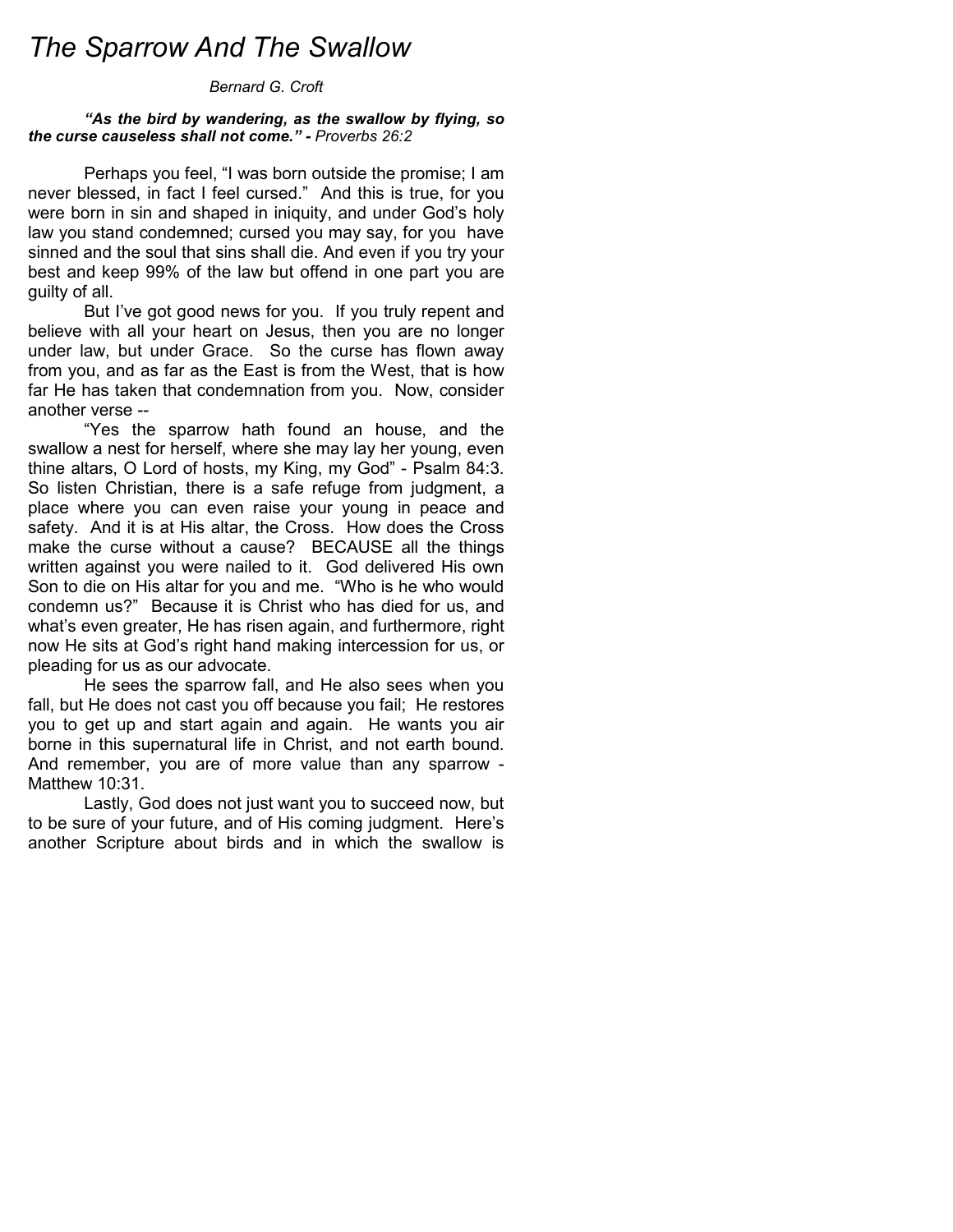included. "Yea, the stork in the heaven knoweth her appointed times; and the turtle dove and the crane and the swallow observe the time of their coming; but my people know not the judgment of the Lord" - Jeremiah 8:7. It is true sometimes that the birds are more aware of God's ways for their lives than many Christians, even today. (The birds follow their instinct of migration to warmer lands in early autumn to avoid a killing winter). Jesus has freed us from the wrath to come upon the world.

 Jesus said about the Pharisees, "When it is evening you say: It will be fair weather, for the sky is red. But you cannot discern the signs of the times"- Matthew 16:2-4. But remember you are not like those Jewish leaders. You may be ignorant of many things, but you need not be, for you have been born again into the Kingdom of Light. "Brothers, you are not in darkness, so that that day should overtake you as a thief; you are sons of the light and of the day" - I Thess. 5:4-5. Many signs are happening and increasing in our days that tell us that Jesus is coming soon. But one thing Jesus said has now happened in our time. "Jerusalem will be ruled (trodden down) by the Gentiles until the times of the Gentiles be fulfilled. This generation will not pass away until all these things be fulfilled" - Luke 21:24,32.

 Soon we will fly away and migrate to a summer land, and even those who have died in faith, will be among that number. "For the Lord Himself shall descend from heaven with a shout, with the voice of the archangel and the trump of God: and the dead in Christ shall rise first: Then we which are alive and remain shall be caught up together with them in the clouds, to meet the Lord in the air: and so shall we ever be with the Lord. Wherefore comfort one another with these words" - I Thessalonians 4:16-18. We are going up higher than the "swallow" and the "sparrow", beyond the clouds, even higher than the eagles, for "we shall mount up with wings as eagles" - Isaiah 40:31. Then even higher, into the very presence of God -- Forever.

~~~~~~~~~~~~~~~~~~~~ In dealing with people, always be prepared to go the extra smile.

Take care for your life and the Lord will take care of your death. - Whitfield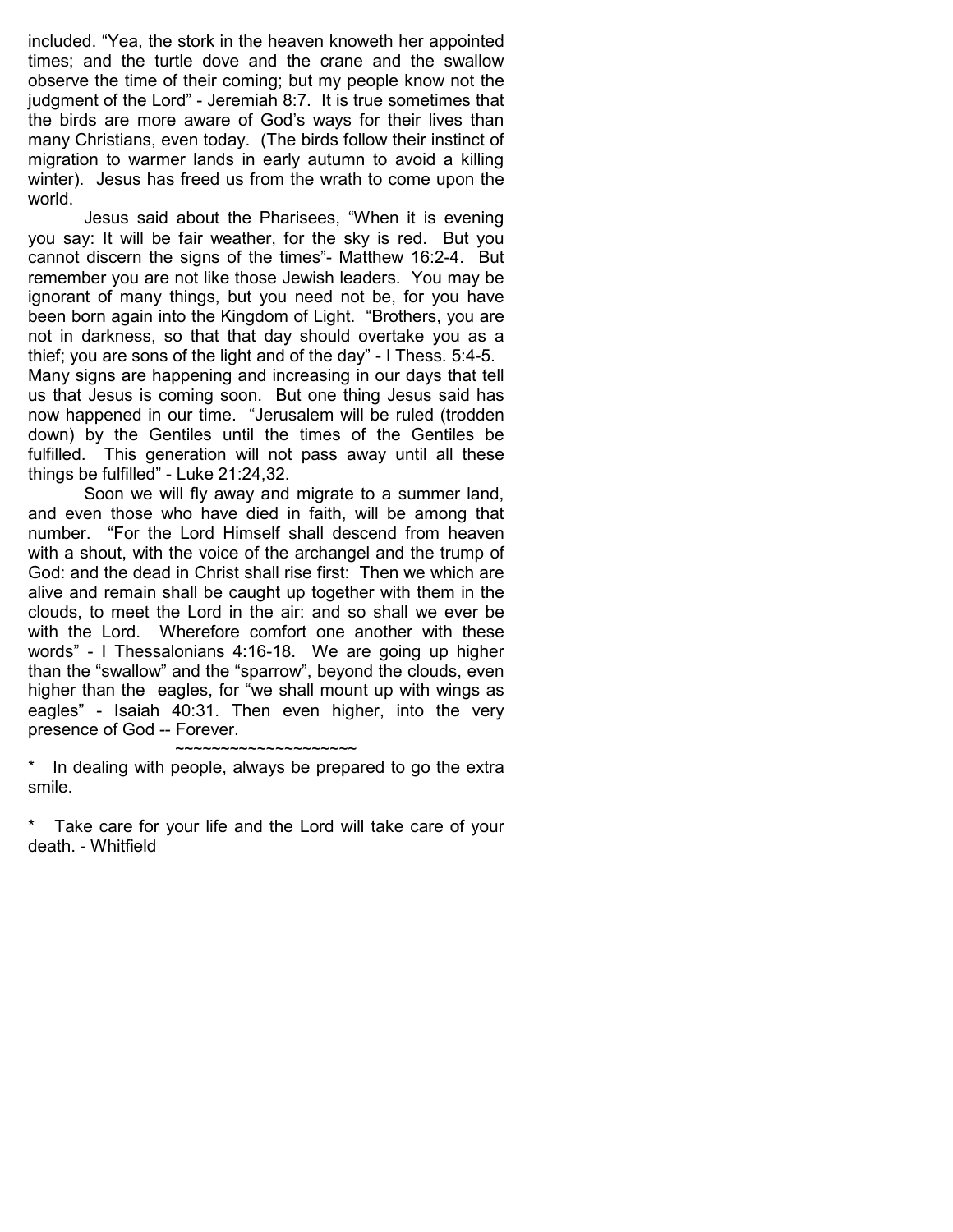# Editorial March 2010

"And when the day of Pentecost was fully come, they were all with one accord in one place. And suddenly there came a sound from heaven as of a rushing mighty wind, and it filled all the house where they were sitting." Acts 2:1,2

The above is just one example of how the direction of lives can be changed in a mere heartbeat. The 120 gathered there began to experience drastic changes in their lives, as exemplified by Peter. Just a scant 50 days earlier, he had denied that he even knew Jesus, yet after this experience he spoke boldly and forcefully as the Holy Ghost gave him utterance. Likewise the other apostle proclaimed the Name of Jesus despite the persecution that would follow.

 Scripture is filled with other examples of those whose paths were changed in a moment of time. Witness the lowly shepherd boys the night the birth of Jesus was announced on the countryside outside Bethlehem. "And suddenly there was with the angel a multitude of the heavenly host praising God, and saying, Glory to God in the highest, and on earth peace, good will toward men." Luke 2:13,14. These same shepherds became the first heralds of Jesus' birth. Saul of Tarsus was forever changed as he journeyed on the road to Damascus, "…. and suddenly there shined round about him a light from heaven: And he fell to the earth, and heard a voice saying unto him, Saul, Saul, why persecutest thou me?" Acts 9:3,4 This murderer, this persecutor of the Church, was irrevocably changed in that brief instant. Saul of Tarsus, a man very much a commander, accustomed to issuing severe orders to be obeyed, now asks "…Who art thou, Lord? …..what wilt thou have me to do?" V. 5,6. From that moment, he who had been chosen the chief apostle to the Church, began a journey that would take him through many uncharted waters into experiences of persecution, which he had once inflicted on others. It was however, a journey he would never regret as he learned to glory in those infirmities realizing that they were working for him a far more exceeding and eternal weight of glory.

Job likewise learned by bitter experience how quickly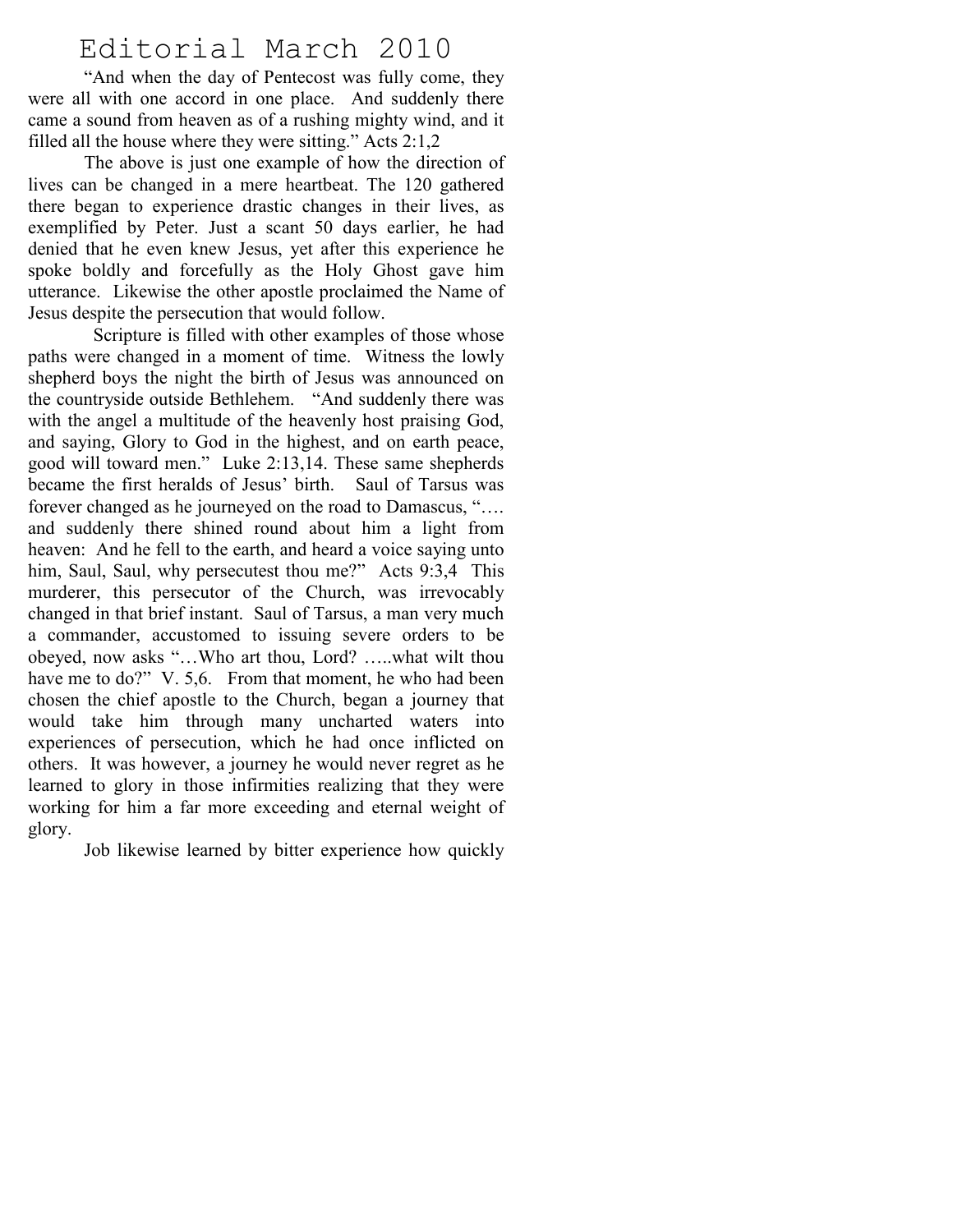his "normal" existence could come crashing down around him, when his substance and his children were suddenly taken from him. Three times we read the words "while he (the servant) was yet speaking" another would come with more catastrophic news, and the die for the rest of Job's life was cast.

Many of God's people are looking for another "suddenly" as we are promised that "In a moment, in the twinkling of an eye, at the last trump: for the trumpet shall sound, and the dead shall be raised incorruptible, and we shall be changed." I Cor. 15:52 Until then, however, we will most likely witness many other sudden changes in our lives, some perhaps bringing grief, heartache, and often physical pain. Like Job, and Paul, we must take them as experiences for our good as from the Loving Hand of our Father. James describes this same experience, and tells us to "….count it all joy when ye fall into divers temptations;…" Jas. 1:2 Such a fall happens, so many times, in a very brief instant, and more often than not, our lives will never be the same.

It is with a mixture of both joy, (for him) and sorrow, (for ourselves) we announce that our beloved Bro. Smith, went home to be with The Lord on February 12, 2010. Though it may not have been altogether unexpected, many lives, including our own, have suddenly been altered, and will now take a different course, as we shoulder responsibilities he had borne heretofore. We are confident that the same God of all grace whom Bro. Smith served, will also prove Himself Faithful in our behalf.

Due to the constraints of time, his "Memorial Issue" will be published next month coinciding with his birthday April 29. GH

### ANNOUNCEMENT:

Labor Day Fellowship Meeting to be held in Grandview Missouri September 4-6, 2010. This will also be a time wherein we will celebrate 100 years of the continuous ministry of Grace and Glory. Further details will be made available at a later date.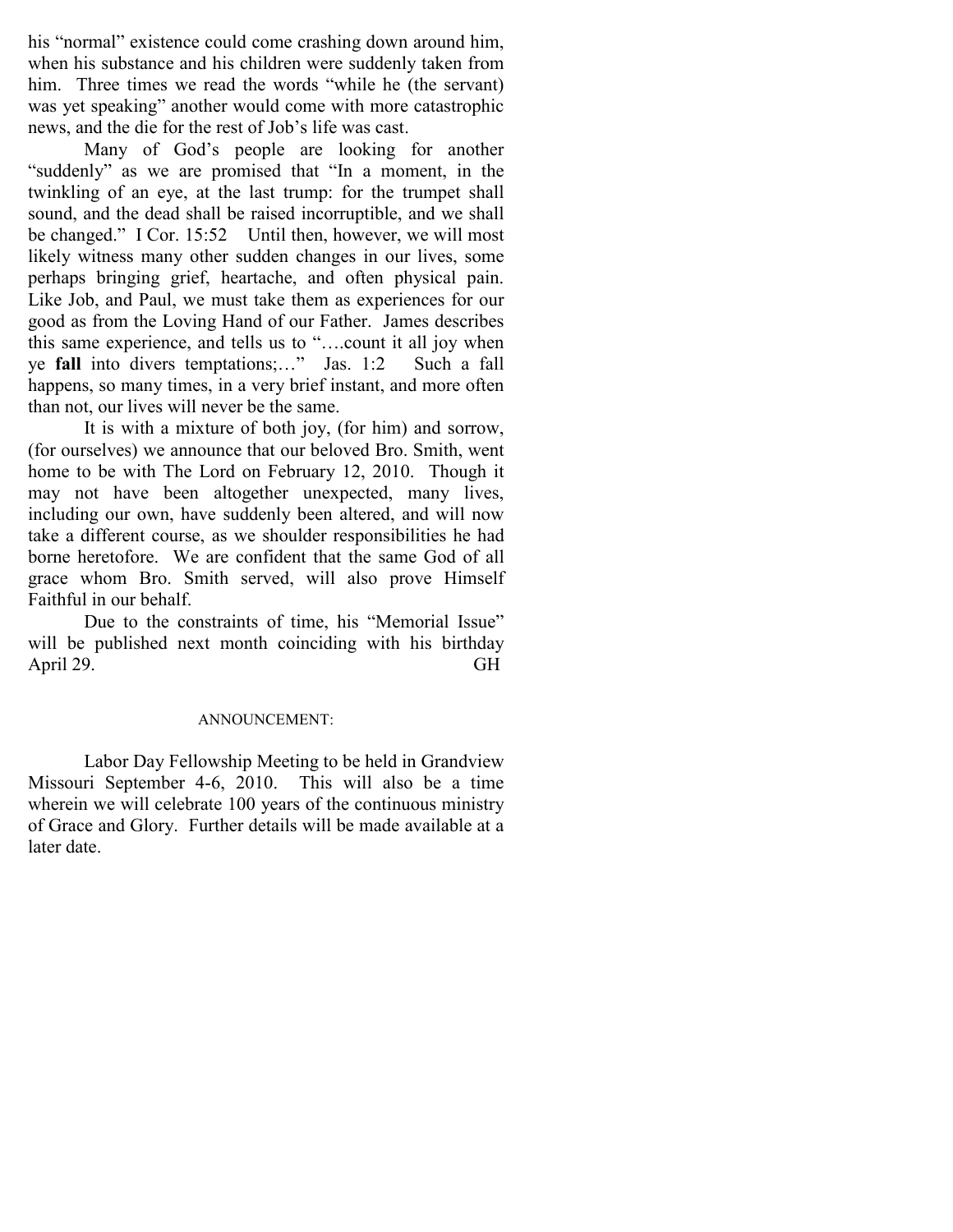### A Great Mystery! Ray Quintana

"Let us be glad and rejoice, and give honour to him: for the marriage of the Lamb is come, and his wife hath made herself ready. Rev. 19:7

Do you know what Jesus' Bridegroom name is? It is Lamb. "The marriage of The Lamb is come!" Many other titles could have been ascribed to Him, such as the marriage of the King, Jesus, or Mighty Counselor, but it was the Lamb of God. So also, the Lamb's wife will be Lamb-like. God is preparing a heavenly company that will have the same inward yielding, deep sweetness, and gentleness as the Lord Jesus Himself. Jesus was crucified as the Lamb of God, with the ultimate result being, a preparation for the bride.

God had this in mind from the beginning, as He made Eve to complete and share in the good purpose He had for Adam. This is the Father's will and God's first and highest purpose for marriage.

It is also the Father's will for Christ to have dominion over all creation, visible and invisible, in heaven and earth. Christ will not have dominion alone, but will share His purposes and works with His bride.

Rom. 8:17, promises that if we suffer with Christ, we will be joint heirs with Him, reigning with Him, and sharing His glory. This is the place afforded every child of God, who would accept this place as "the bride, the Lamb's wife." We must, however, be completely and perfectly involved with all His spiritual desires, if we would occupy this close place with Jesus. Are we willing to satisfy and be satisfied by Jesus Christ?

We must be mindful that Christ does not yet possess a bride. I Cor. 12:27 emphasizes: "Now ye are the body of Christ, and members in particular." But we do not read that "the marriage of the Lamb is come," until Rev. 19. These two figures, the body of Christ and the bride of the Lamb, speak of two different aspects of God's plan for us. I Corinthians 15:45, defines Christ as "the last Adam." The Church as a whole is the spiritual body of this last Adam. Eph. 1:22-23 declares the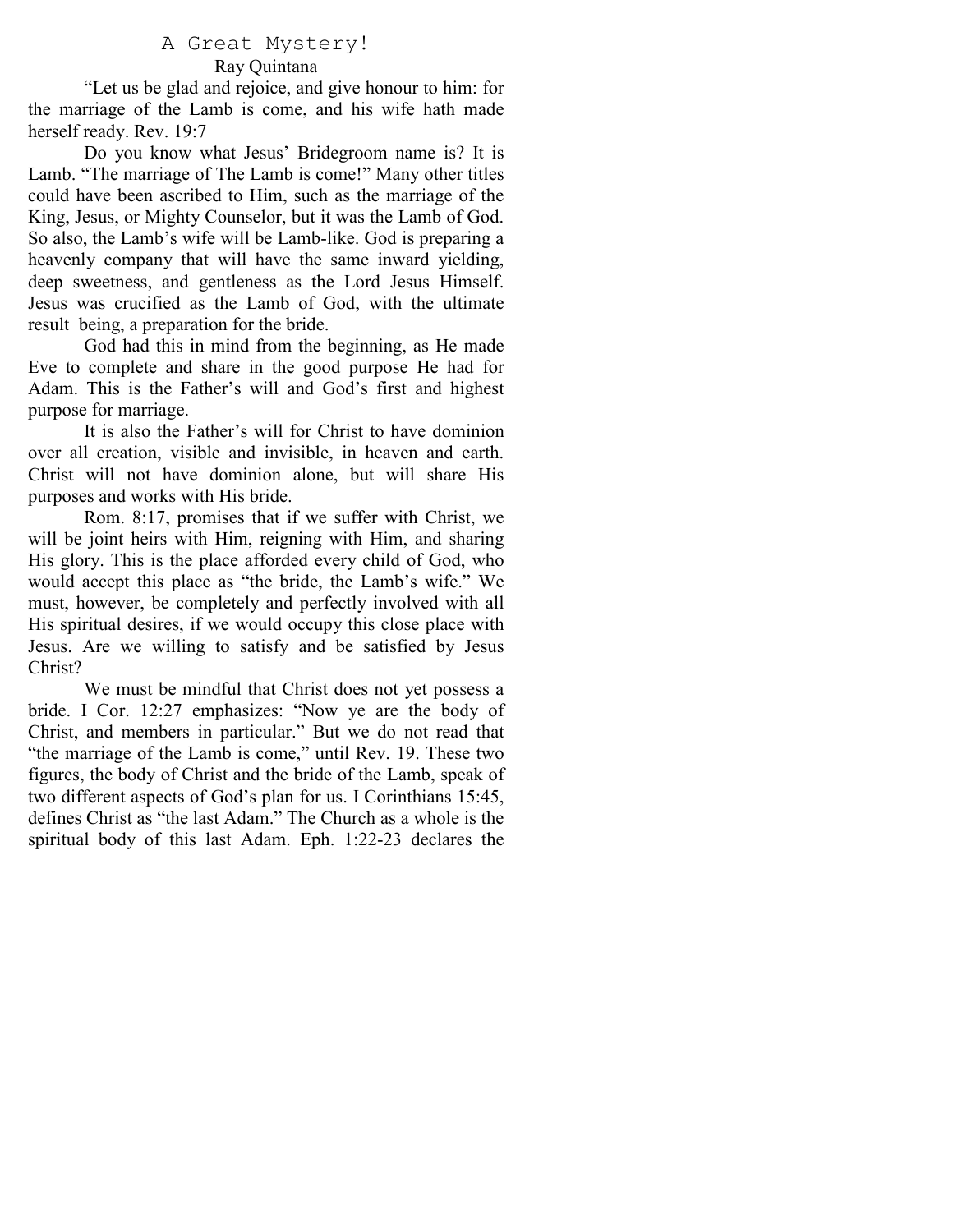Church is His body. Only Eve, out of all creation, was brought forth from the body of her spouse. This was not done without purpose and thought on God's part. Where will the Lamb's wife come from? As the first Adam's wife came from only a small portion of His body, so the bride will comprise but a rib portion of His mystical body, The Church.

Paul uses natural marriage to portray the spiritual, in the fifth chapter of Ephesians. "As the Church is subject unto Christ, so let the wives be to their own husbands in everything. Husbands, love your wives, even as Christ also loved the Church, and gave himself for it;……… that he might present it to himself a Glorious Church, not having spot, or wrinkle, or any such thing……" V. 25 -27. Consider this: those presented to Christ are called "a Glorious Church." The original states, "That He might present it beside Himself the Assembly glorious." Paul announces further that; "This is a great mystery, but I speak concerning Christ and the church." V.32. The way God made Eve would have no particular significance, and the meaning of the bride would be unclear, if the whole Church is to be the bride. The Church as a whole, was espoused to Christ, but only a small portion of it accepts that espousal.

Eph 5:30 declares plainly: "For we are members of his body, of his flesh, and of his bones." All who believe on the Lord Jesus during this age are members of His mystical Body, which is called the Church, but Paul indicated in our present chapter, that he was writing in regard to "a great mystery." V.32. "This," (the mystery) is great: but I speak concerning Christ and "the Assembly" glorious" V. 27. We must consider this mystery carefully. The Church is a mystery not a "great mystery," as Paul further explains in Eph 3:1-11, especially v.6. "That the Gentiles should be fellowheirs, and of the same body, and partakers of His promise in Christ by the gospel:

 The great mystery, beyond this mystery of the Church, is described thus: "For this cause shall a man leave his father (the old Adam) and mother, and shall be joined unto his wife, and they two shall be one flesh." Eph 5:31 Just as Adam slept, so the religious sleepiness or the Laodicean condition grows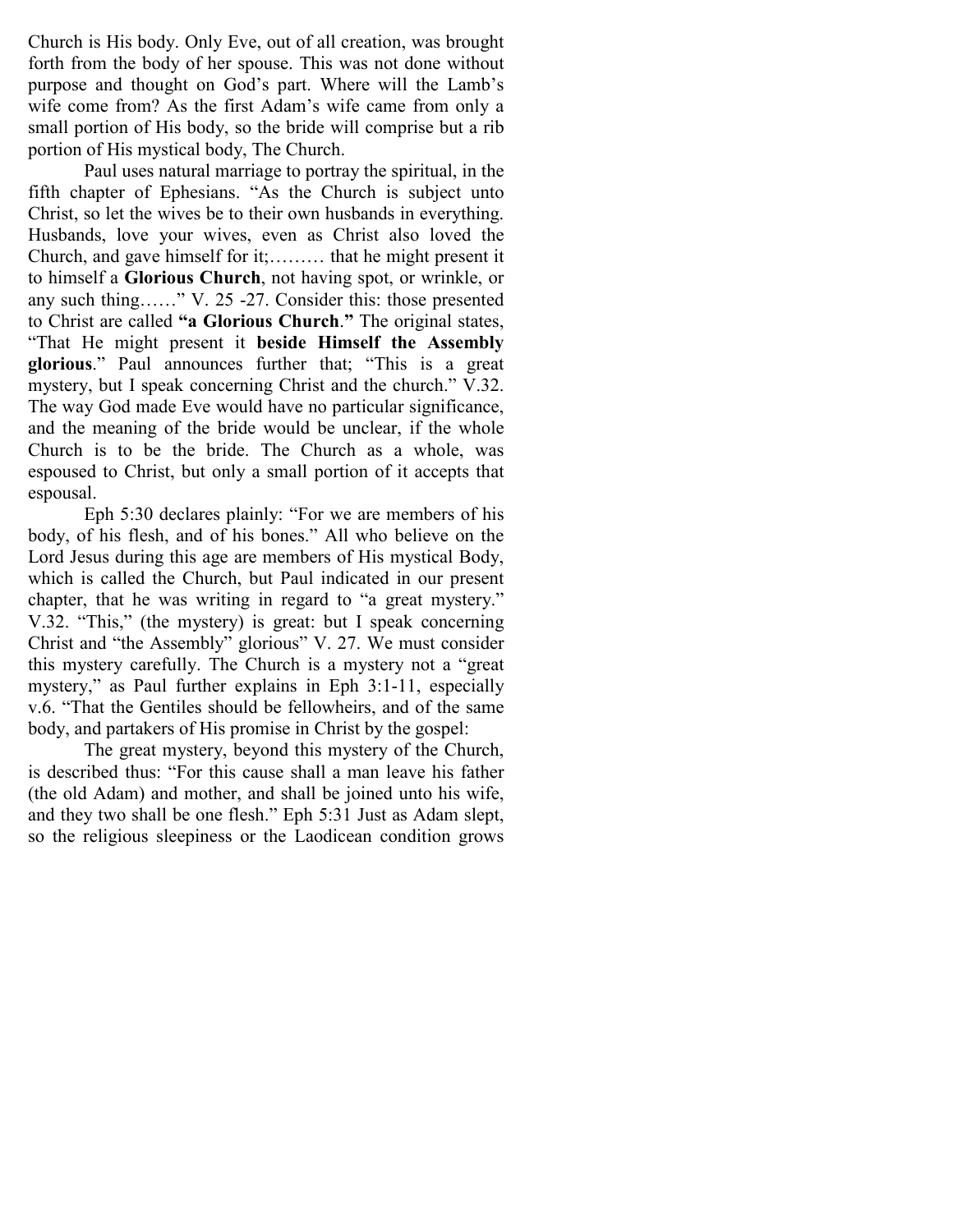more and more over believers today. Many are overcome with the religious drowsiness of the times. "Wherefore he saith, Awake thou that sleepest, and arise from the dead, and Christ shall give thee light." Eph 5:14 Many saints are neither hungry for the Truth nor thirsty for the "rivers of living water," of the Holy Spirit, (John 7:38) but the bride, in mystery, is being built.

"They two shall be one flesh;" and this is a completely different body. The two are now one. First, the man and then he becomes one flesh with his wife. As God took a rib out of Adam's body while he slept, so He is separating a company of believers from the Church, the Body of Christ today.

What is Christ's will for the Church today? "That He might sanctify and cleanse it with the washing of water by the word." Eph. 5:26. He gave Himself for us, which was a preparation for the bride. No one has been excluded from entering into His will, but not many Christians want to take this path. Are there many Christians, like those at Berea who, when Paul preached things they had never heard, searched the scriptures daily to see if what he said was true? How many are willing to let go of their own ideas when the Word of God teaches differently?

Christ is our Head. Jesus Christ was nailed to a cross, but He was always Jehovah. He is Divine and never will cease to be so. He is our Head or Guide. Your head hears, smells, taste and sees. None of the rest of the body has these qualities. My head guides or directs my body, my hands and feet. So Christ is a Director to every believer. He is also the Head of the whole Body of Christ. He is Head over all things, to the Church. That is why all things can work together for your good.

There are many who are caught up in legality to the point that their Head does not direct them any longer. How is it that we see? It is by faith! Ga 3:12 and the law is not of faith: Ga 5:4 Christ is become of no effect unto you, whosoever of you are justified by the law; ye are fallen from grace. Would we cut our head off from our body? We do not agree with error and in love we must instruct, but we do not need to apply rules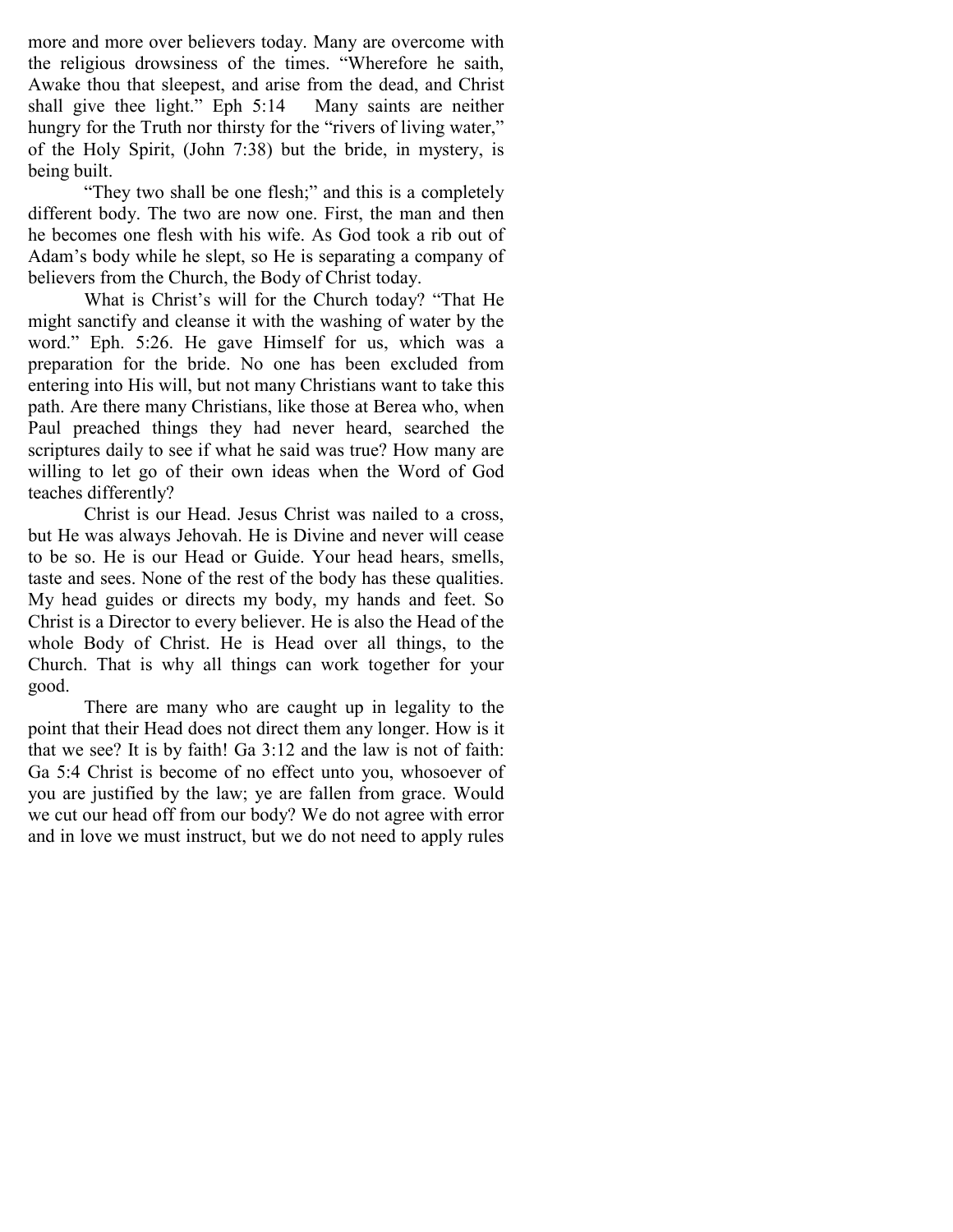that we ourselves cannot keep. Why are we going to put this burden, or yoke of legality, on someone which neither we nor our fathers were able to bear. Provision is made for all, but a part of the great mystery is that only a few partake of it.

The Corinthians were a large and prosperous Church. Outwardly, they had all the marks of spiritual success, yet Paul was concerned for them. Remember what took place after Satan had beguiled Eve? There was a misinterpreting of God's Word, then doubting, and then disobeying it. "They heard the voice of the Lord God walking in the garden in the cool of the day: and Adam and his wife hid from the presence of the Lord God." Gen. 3:8. When Eve was beguiled away from simple trust, her relationship with God was damaged and permanently changed. Paul was concerned that something like this would happen to the Corinthians. His concern was not that they would lose their salvation, for they believed on Jesus Christ and had received the gift of eternal life and nothing can take that away. It is settled forever and if the life God gave, could ever perish, it would not be eternal.

His fear for them concerned their espousal, their engagement to Christ. Marriage arrangements in that day were made through a mediator. Paul told them about Jesus. He showed them His spiritual wealth and eternal glory. He invited them to share it with Him. He had espoused them to Christ. Paul's godly jealousy or zeal was foolish to the Corinthians, if every Christian is guaranteed a place in the called-out group referred to as "the bride." Scripture teaches that Paul's concern was not foolish, we too should be concerned not to be careless with our espousal to Christ, lest we foolishly throw away the very best that God has offered to us.

What does Paul mean by the statement: "corrupted from the simplicity that is in Christ?" "Simplicity" means "singleness." Eph. 6:5-6; Col.3:22-23. We know that Christ is gracious and will not cast out those who come to Him (John 6:37), but He will not enter into the highest and best spiritual union with those who are not committed to Him alone. The Corinthians, like many Christians today, love the Lord, but they were allowing other persons and things to compete for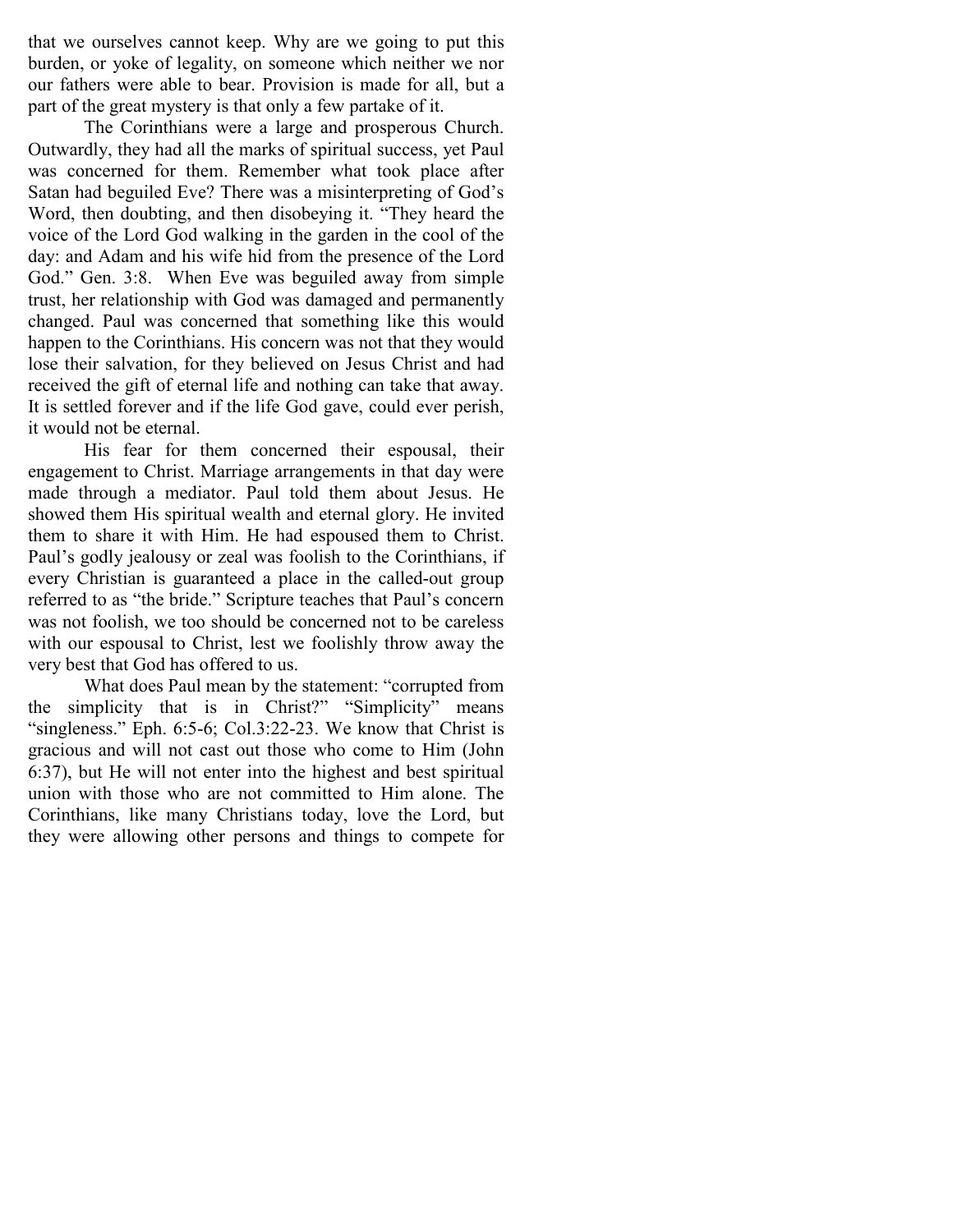their devotion.

Paul's singleness of heart toward Jesus is shown in Phil. 3:7 "What things were gain to me, those I counted loss for Christ." The Apostle was wholehearted in his relationship with Christ and he made sure that his heart was clear with things which might interfere. Knowing Christ was Paul's desire. Let our hearts be drawn in love to possess such knowledge, as that which will win Christ, even as He has won our hearts. It saddens me to say this truth, but those believers who care little about knowing all they can about Jesus Christ will not win Him, even though they posses the free gift of eternal life which has been fully secured by faith.

This "great mystery" of the bride was not revealed in ages past. It was a revelation given to the chief apostle for this age. Though it was clearly intimated in the Old Testament, it was never explained. Paul, however, beautifully enlightens us in this matter, and issues this glorious assurance. "Being confident of this very thing, that he which hath begun a good work in you will perform it until the day of Jesus Christ." Phil 1:6 What is it that we can do? We can know His Word, reckon it so, and yield to His work in us. "For we are his workmanship, (masterpiece) created in Christ Jesus unto good works, which God hath before ordained that we should walk in them." Eph 2:10. Psalm 138:8 promises: "The Lord will perfect that which concerneth me." His love for you and your love for Him will assure the finishing of the work. As we "let Him" His wife will be made ready. Lord enable us to yield and be made ready for your soon coming!

## HIS CLAIM OF LOVE

Let heathen rage and stand in unbelief -- My heart, my thoughts are fixed, O God, on thee! Though self or friends or world shall bring me grief, The love of Christ alone hath claim on me!

Let voices call--not one shall turn my face From Him who gave Himself to set me free-- My ears are deaf to everything but Grace That binds my life to God eternally. -- Eltha N. Furman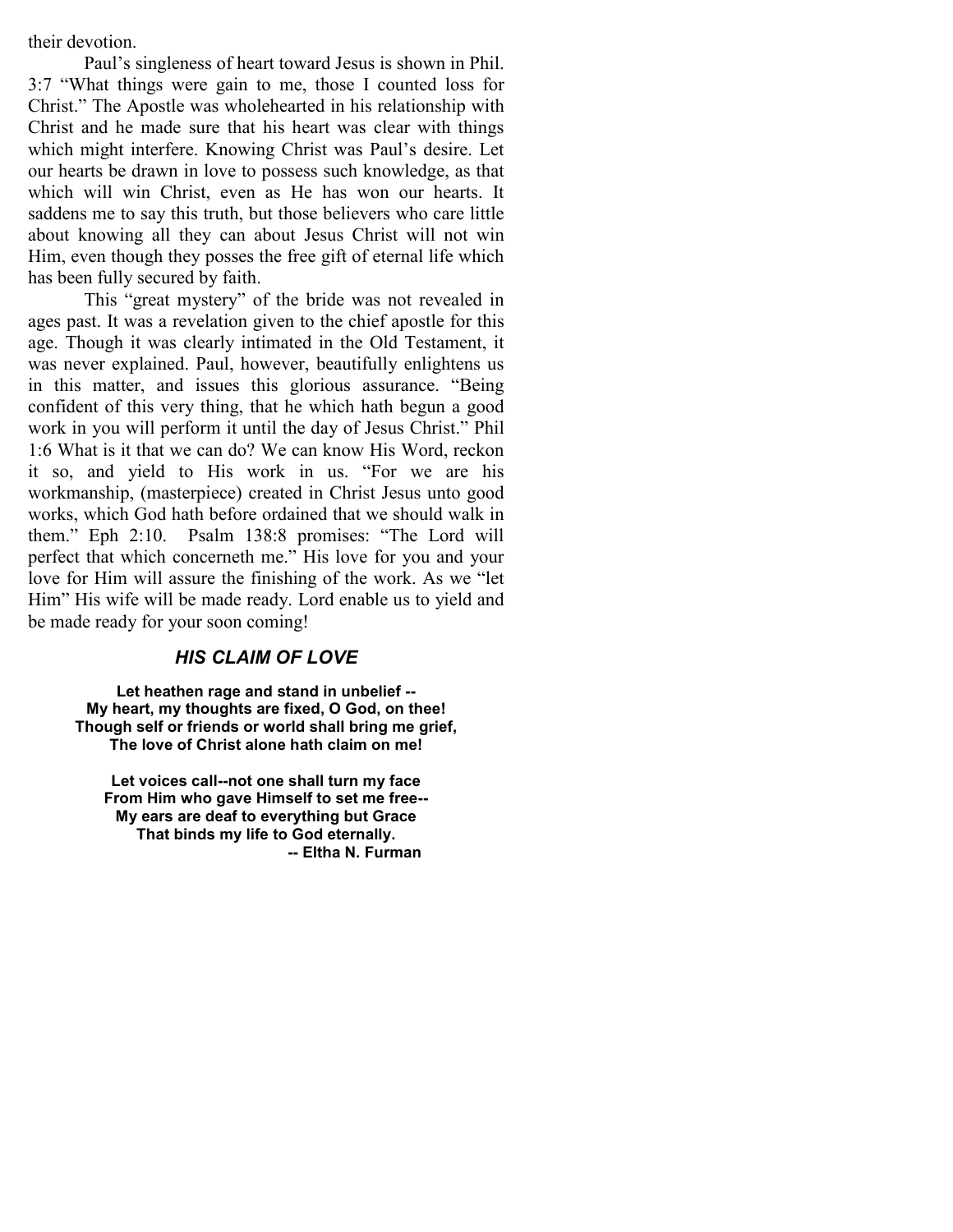# Lessons in HEBREWS Continued

Chapter 12 Concluded

### The Glorious Goal

"Ye have come to Mount Zion and a city of the living God, a heavenly Jerusalem, and to myriads of angels, to a universal festive gathering and to an assembly of firstborn ones enrolled in the heavens, and to God the Judge of all, and to the spirits of just men who have been made perfect, and to Jesus the Mediator of a new covenant, and to the blood of sprinkling, which speaketh better things than that of Abel" - Vs. 22-24, Greek. The Apostle prefaces these statements (Vs. 18- 21) by painting a picture of burning, blazing, quaking, thundering Sinai, when the law was given. He thus describes the nature of the law. It is stern, unfeeling, unrelenting, unbending. Law shows no pity, no mercy, does not give another chance. Consider Paul's words. Israel came that day to "a mountain that burned with fire and unto blackness and darkness" - law brings conviction, not light: "and to a tempest and a trumpet's sound" law gives neither peace, nor quiet: "and to a voice of words, which they that heard entreated that not a word should be addressed to them; for they could not bear that which was commanded" - law is cold, hard, exacting, terrible. "And if a beast touch the mountain, it shall be stoned, or shot through with a dart" even the flesh of innocent animals, being corrupted by the sinfulness of man, cannot come into God's presence. "And so fearful was the spectacle, that Moses said, "I exceedingly fear and quake" - however safe we are in the folds of grace, the very sight of law produces a feeling of terror.

 Law is the fixed and relentless expression of divine justice against sin. Therefore, if Moses, as a mediator, and Aaron, the high priest, as representing the basis of mediation (both figuring Christ), had not stood between God and the sinful people that day, they would all have been slain by that fiery law. But Jesus Christ stood in the breach 1500 years later; for there was another Mount Sinai, if I may so say, called Mount Calvary. The vengeance that quivered and shook, leaped and flashed, surged and rolled, raved and roared, all with holy and just impatience (Ex. 19) - God's righteous indignation against sin, displayed with such flaming majesty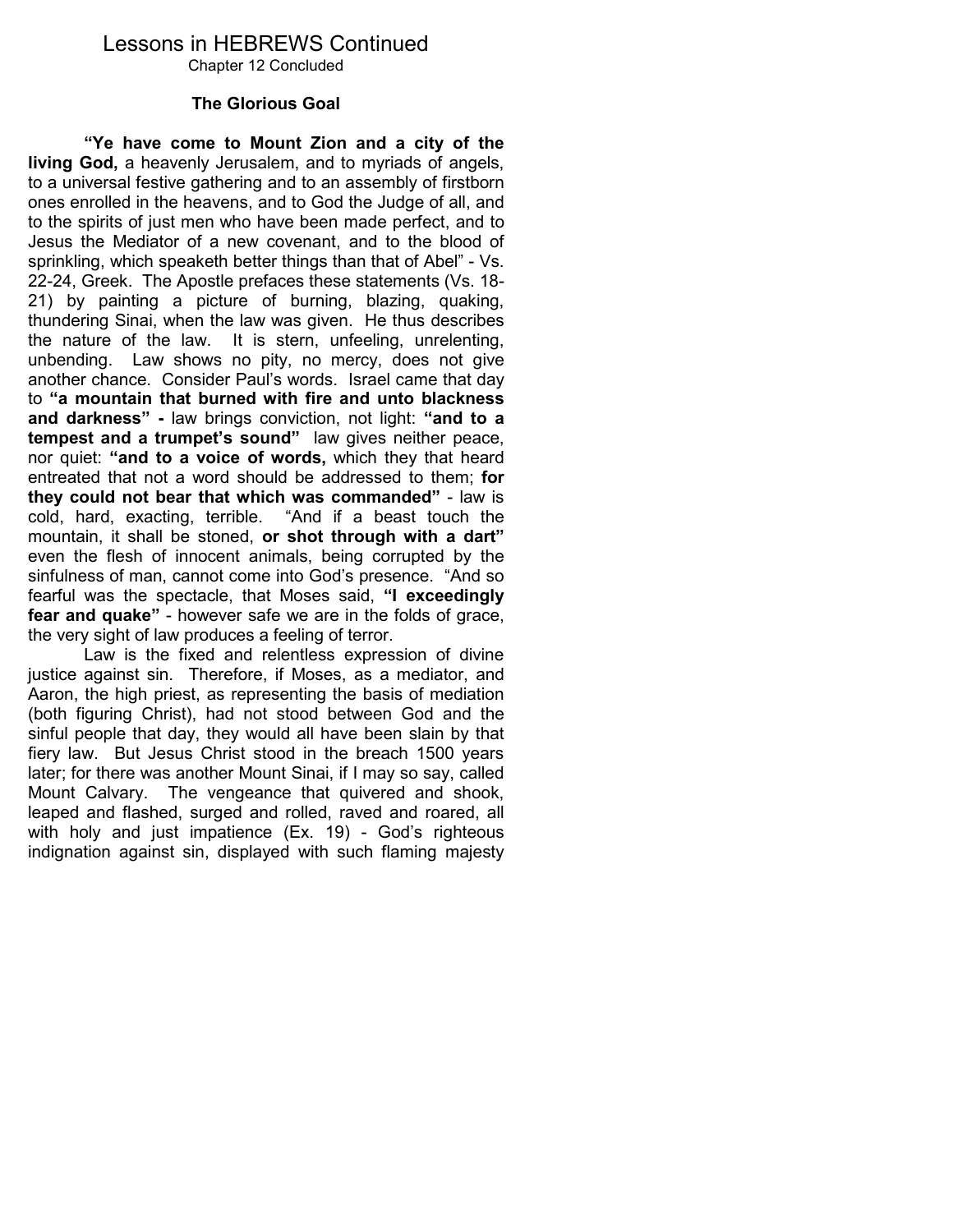that day - was wreaked out upon the holy Son of Man on the Cross. There the voice of the law was hushed forever; for the stern demands of divine justice were met once and forever. "Christ died for the ungodly and put away sin by the sacrifice of Himself." Therefore, Paul exclaimed to those Hebrew believers, and of course to us also, "Ye are not come to the mount that burned with fire, etc." but to the glorious mount of grace.

### The Text Unfolded

 First, observe the meanings of several names. Sinai means, "my thorns, a bush, a cliff," and it was located near a wilderness. There Israel was congregated when the law was given to them. How expressive of religious people. Lawkeepers have more, or less of a wilderness experience, rugged, or cliff-like and thorny. They have a bushy, thorny message. If they seem to have victory, it is by force of their own will, and not by resting upon the Arm Omnipotent. **Zion** means, "a fortress, a projection, a monument." Just outside Jerusalem, which is situated upon Mount Zion, Jesus was crucified. Thus Zion, so near the cross, became the mount of grace, a fortress against sin and sickness. From thence is projected the glorious Gospel of grace; and Zion stands as a monument of redemption through grace. Hence, David exclaimed prophetically, "The joy of the whole earth is Mount Zion - Psalm 48:2.Jerusalem means, "vision of peace, founded in peace, possession of peace" and finally, "double peace shall be taught there." Peace is the first conscious result of faith in salvation by grace - "peace with God." We see it; we have it; we enjoy it and it soon flows like a river. War is over; peace is declared. No thorns, no dangerous cliff, because it is all of grace. All of Paul's epistles save his one are introduced by "grace and peace." Now let us study eight wonderful words in detail. Paul says to Israel, Ye are come to eight prominent objects.

1. "To a city of the living God, the heavenly Jerusalem." From the city on earth, where Christ was crucified, the Apostle flies quickly upward to the "Jerusalen above, which is the mother of us all" Galatians 4:26. Redemption originated in heaven; and all who believe on Jesus are "born from above." The earthly city was not to be despised; but Paul would have his kinfolk know that they are brought to a higher, a greater city than that one, not simply to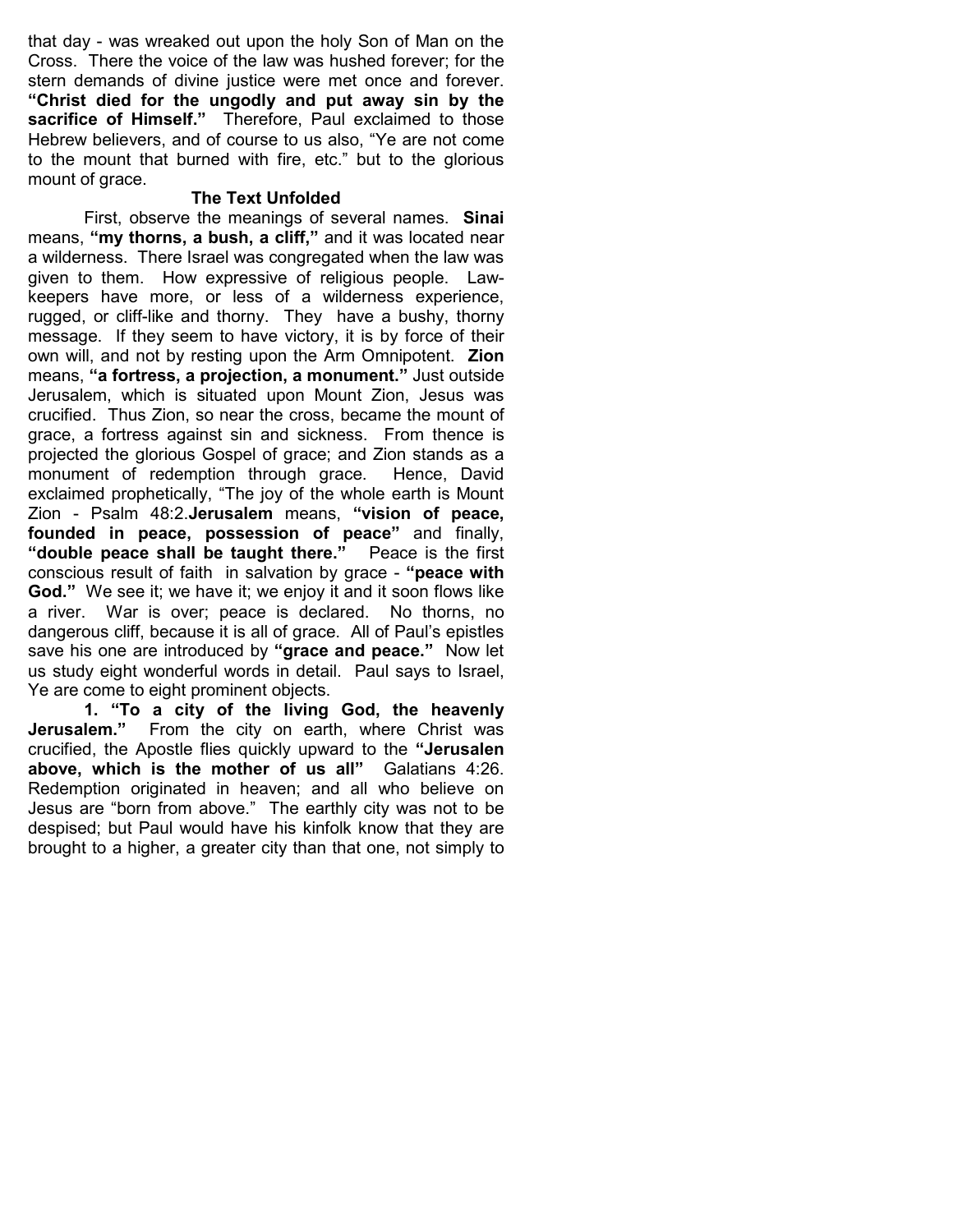the city of David, but to that of the living God, even where His throne is, which through redemption, has become "a throne of grace" - Chap. 4:26. When he wrote this epistle, David's city was in bondage; but the heavenly "Jerusalem is free," hence, we are free also, being "free born." "Sin shall not have dominion over you ( neither shall law); for ye are not under law, but under grace" - Romans 6:14. "O Lord of hosts, blessed is the man that trusteth in thee: - Psalm 84:12. The Scriptures speak of three Jerusalems. 1. The heavenly Jerusalem, where God's present throne is, from which all blessings now flow. 2. The earthly Jerusalem, the capital city of God's kingdom over Israel. 3. The "New Jerusalem," which will be our Lord's headquarters in heaven during the millenium and where the heavenly saints will dwell with Him in glory. Therefore, Paul sought to show to his Hebrew friends, that they were not under law, but under grace, and that they might understand what great privileges and wealth redemption had brought to them as well as to us.

2. "And to myriads of angels." This indicates how near to the inhabitants of heaven we are brought by redemption. Concerning angels, the Apostle asks, "Are they not all ministering spirits sent forth to minister to them who shall be heirs of salvation?" - Ch. 1:14. That is, God causes the angels to guard those whom He knows will believe, even before they do believe. Wondrous grace! This age was introduced by angels. Gabriel announced the advent of John the Baptist and of Jesus Christ. And a host of angels gave glory to God at the birth of the latter. During this age, angels continue to serve the saints in various ways. As truly as demon forces are present some times to disturb the gathering together of God's people; just so truly are angels sent to protect and defend His people. Saints are kept from many dangers, pitfalls and sorrows by the intervention of these unseen messengers.

3. "To a universal festive gathering." The phrase in our version, "to the general assembly and church of the firstborn," is an insufficient translation; for it expresses only part of the truth. Two facts are expressed, differing widely from each other. The Greek word, "paneguerei," translated, "general assembly," properly means "a gathering of a whole nation, a high festival, a solemn assembly." It is made up of two words - "pas," meaning all, and "aguris," meaning a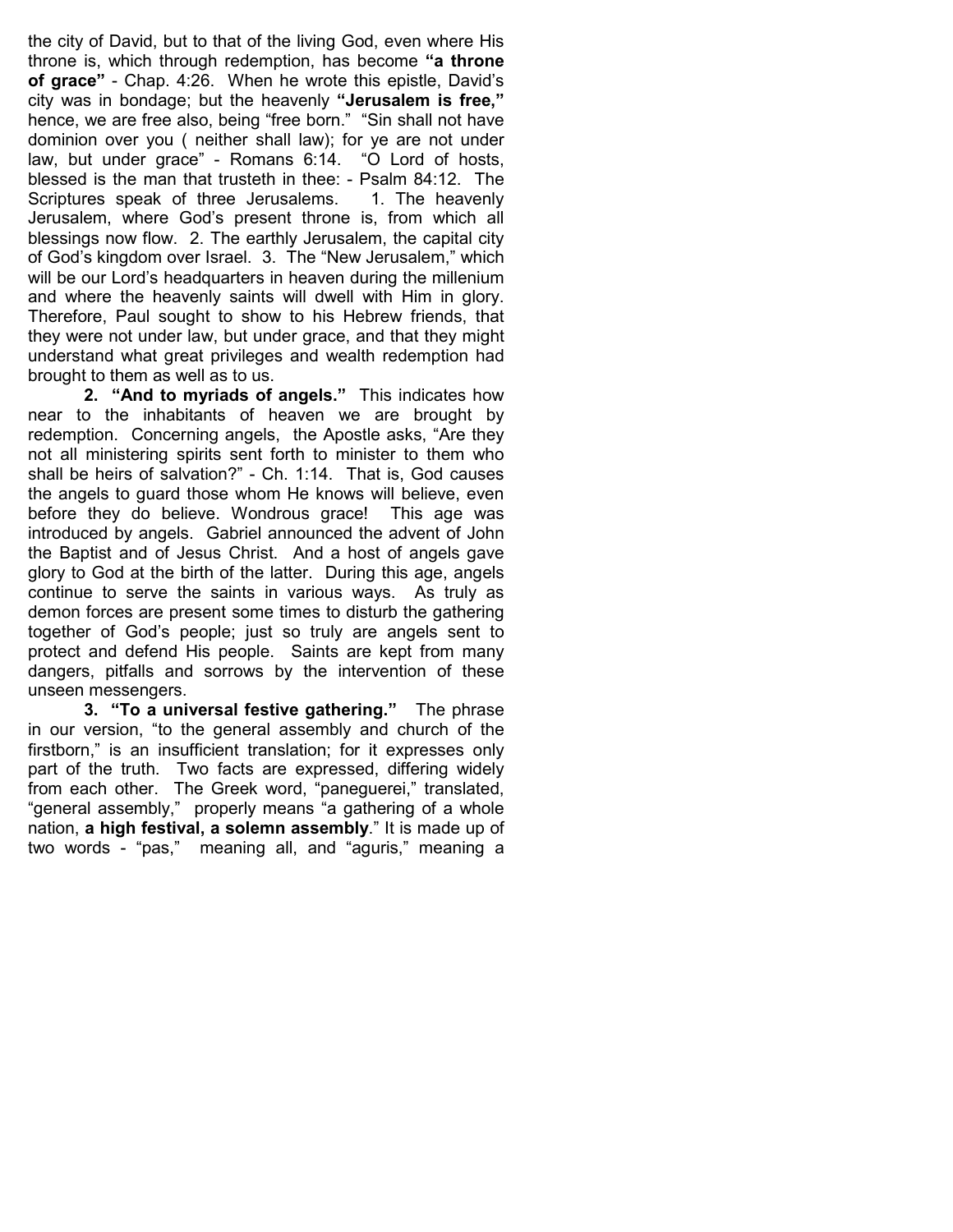gathering. The Apostle uses it here to define the nature and glory of the superb meeting to which saints are called under the new covenant. It occurs nowhere else in the New Testament. It means a universal banquet, where angels from heaven and redeemed humanity from the earth of every age and nationality meet in a holy and sublime festival. It describes the universal festive character of the Gospel age.

Jesus called it "a great supper." For nearly 2,00 years this Gospel supper has been spread, to which the Lord has been inviting folk from everywhere. In God's reckoning, heaven and earth are brought nigh, even into His very presence. We are fanned with the wings of angels. We could not know these precious things but for this blessed Word. This is not spiritism; for we have no communication with departed spirits, not with angels. "Our fellowship is with the Father and with His Son Jesus Christ" - I John 1:3. This Scripture indicates the high altitude and spiritual atmosphere into which faith in God lifts us because of the amazing provision of grace. God "hath raised us up together and made us sit together in the heavenlies in Christ Jesus" - Eph. 2:6 - a unique provision of grace, "the substance of things hoped for, the evidence of things not seen" - Ch. 11:1.

4. "And to an assembly of firstborn ones enrolled in the heavens." This refers to believers of the present church age, or dispensation. Here again is a contrast. "Ephraim is my firstborn" - Jeremiah 31:9. That is, Israel was God's firstborn enrolled on earth. Comp. Psalm 69:28. But Paul speaks of the firstborn ones registered in heaven. Thank God, our enrollment is in the city from which we were born and to which we are going. These firstborn ones are not yet in heaven with their glorified bodies; though the spirits of some of them are already there - II Corinthians 5:8,9 and Philippians 1:23. Jesus was "the firstborn from the dead" - Colossians 1:18 and Revelation 1:5. Doubtless this refers to a special company of believers whom God sees in the same rank with Jesus Christ. They will be the firstborn ones from among the dead, and enjoy the "out resurrection" - Philippians 3:11. If Jesus was the firstborn from the dead, there must be others also born from among the dead. And if some are called "firstborn ones," certainly some others are not firstborn ones; but they will be raised after these are raised. The Holy spirit employs the identical same Greek word "prototokos" in ch. 1:6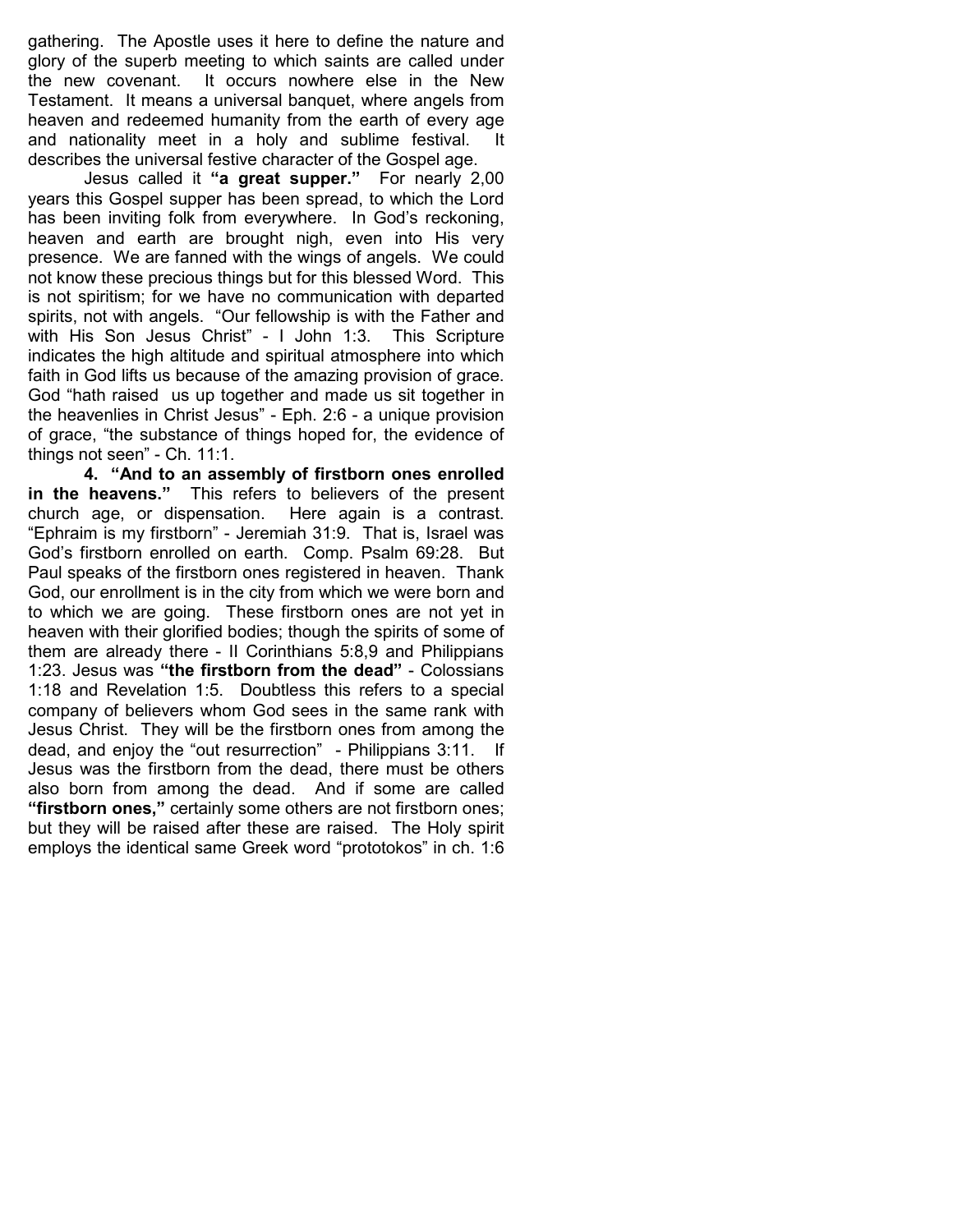as referring to Christ in resurrection - "And when again He bringeth (see margin) the firstborn ( 'prototokos') into the habitable world, He says, And let all the angels of God worship Him." But before Christ is thus worshipped, a company of saints will be with Him, in and around His throne, whose resurrection will be counted as in the same order with Him. Therefore, they are termed "firstborn ones." This is solemnly wonderful.

 In Revelation 5, we have the positive proof of this interpretation. The angels are silent in heaven until the Lord is on His throne and the full-overcomers are with Him. He is found worthy to open the book of God's final purposes and loosen the seals thereof. The full-overcomers (firstborn ones of our text) will break forth in exultant praise. They sing a new song - Revelation 5:9. Then the angels follow in obedience to Hebrews 1:6, saying, "Worthy is the Lamb, etc." Observe that Paul's Hebrew auditors are not expected to be a part of the "firstborn ones;" but they are come to the great festive banquet in which the "firstborn ones" have such an honored place. He had cited this difference in explaining the tabernacle furniture (chap. 9:1-5); but he passed by "the cherubims of glory," which figure the four living ones and twenty-four elders of Revelation 4 and 5. He could say only, "The cherubims of glory shadowing the mercy seat, of which we cannot now speak particularly." As long as they did not understand the simpler shadows, they could not understand this one. They who are in any measure under law, or are lawless, or lascivious, will not be among the "firstborn ones." Reader, consider!

5. "And to God the Judge of all." Yes, God is present in His own city. He is Judge of all men. He grades His people. His decisions are righteous, according to the deeds done in the body. No one can make-believe himself into the highest rank; and no one need be hindered by another from being in it. Neither does the ignorance, or unbelief of any disprove this precious doctrine. Let us heed our Bridegroom's entreaty. "Hold fast that which thou hast (the vision and faith of an out-translation), that no man take thy crown" - Revelation 3:11. Let us yield to the judgment of God upon the old creation and judge our own flesh continually (I Corinthians 11:27,32), trusting in Christ only and always; then "the Lord the righteous Judge" will give us our due portion and place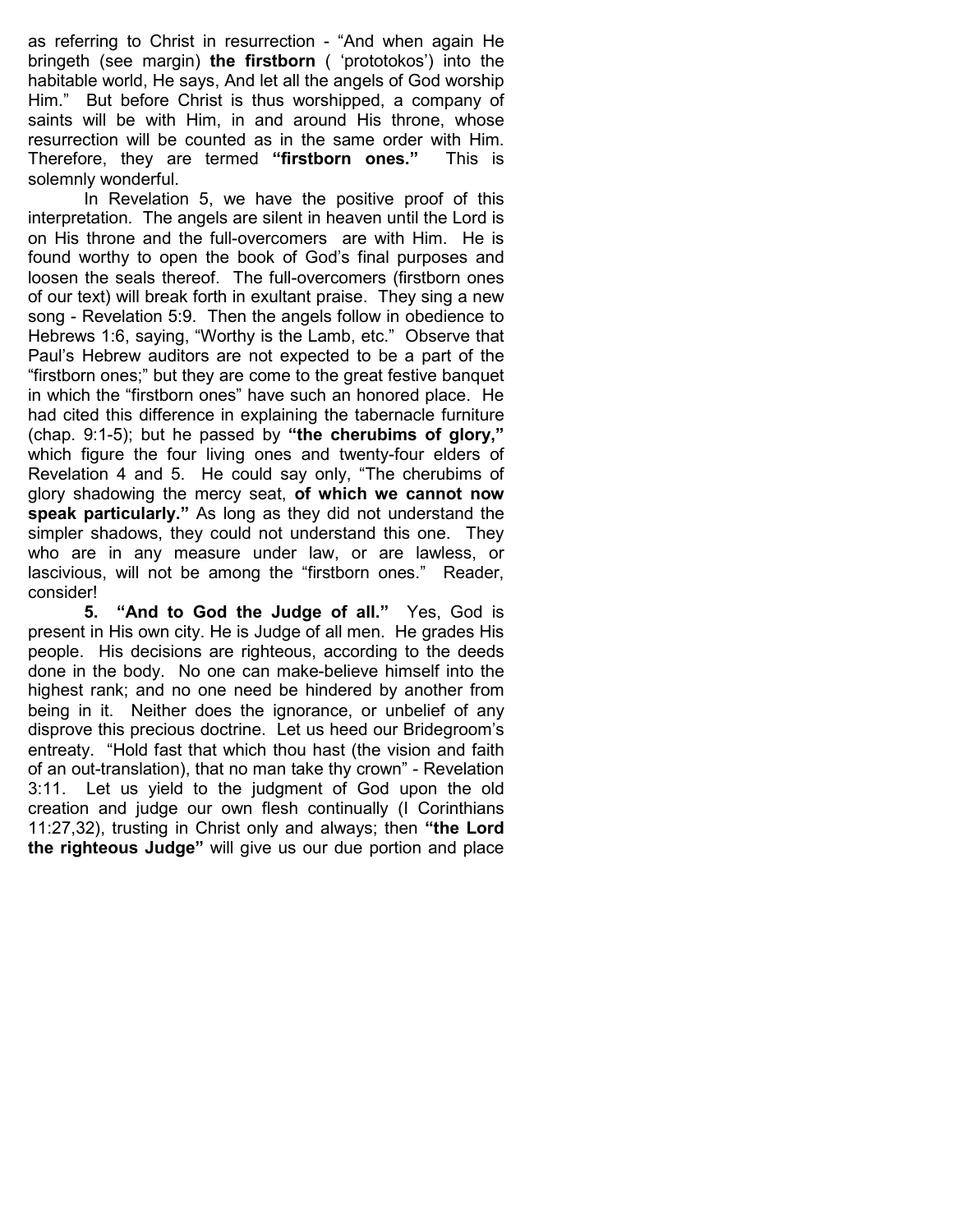in "that day."

6. "And to the spirits of just ones made perfect." Old Testament believers are the "just ones." In Habakkuk 2:4 we read that "the just shall live by faith." Peter termed Lot, "Just or righteous Lot," as to his standing. The perfection mentioned here refers to the resurrection. Jesus, referring to His three years ministry, His death and resurrection, said, "The third day I shall be perfected" - Luke 13:32. Paul refers to his own resurrection in Philippians 3:12. Hence, "the just ones made perfect" are Old Testament saints who have already received their glorified bodies. No doubt they are those recorded in Matthew 27:52,53, who "obtained a better resurrection" - Hebrews 11:35. That was to them an outresurrection; but the multitudes of Old Testament saints are still in their graves, awaiting the general resurrection of the just - Daniel 12:2.

7. "And to Jesus the Mediator of a new covenant." The Hebrew fathers came to Moses; but New Testament Jews came to Jesus. Moses was a prophet and a great leader; but he could not save. He was only a type of Christ - Deut. 18. He was a typical mediator. Jesus only could die for the sins of the people and redeem them. He alone was the true Mediator, and of the better covenant, even the covenant of grace. "The law was given by Moses; but grace and truth came through Jesus Christ" - John 1:17. Israel were baptized unto Moses in the cloud and in the sea - I Corinthians 10:1. But we were baptized into Christ - Galatians 3:27.

8. "And to the blood of sprinkling, that speaketh better things than that of Abel." Elder Abel shed the blood of a lamb, which was accepted of God for him, because it pointed to "the Lamb of God, slain before the foundation of the world." The blood of Abel's offering had no merit in it. Behold the wisdom given to the Apostle. He points out all the attractive features of the great festive gathering; then names the foundation of it last. Of all the dozen betters in this book, "the blood of Christ" is the superlative better. It is the cornerstone of redemption upon which the glorious superstructure of full and eternal salvation is built. Thank God, we have not come to a mountain burning and terrible, but to the unspeakably wonderful mountain of grace, even to the throne of grace. With us is a day of gladness, of feasting, of plenty, a banquet which will never break up.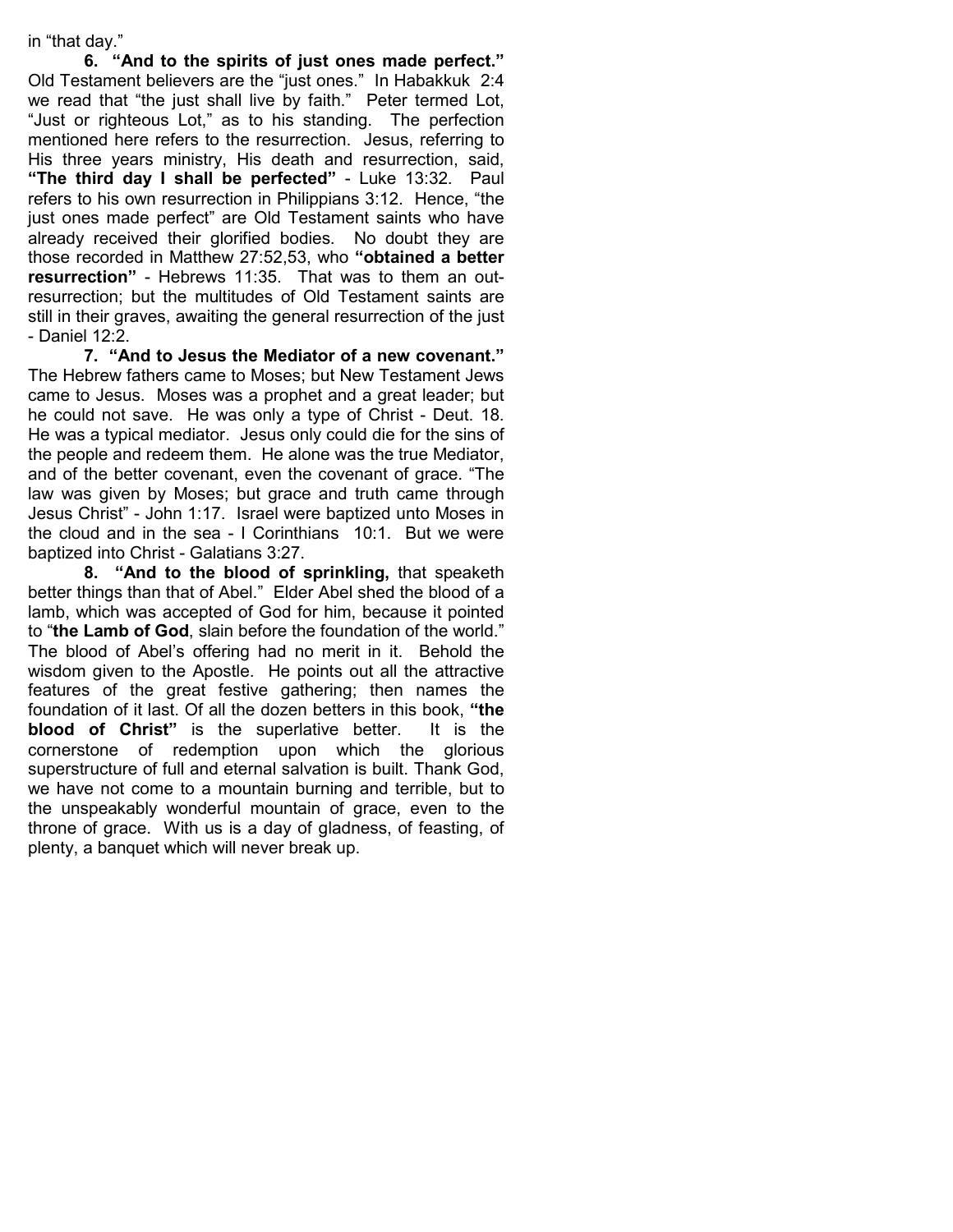"See that ye refuse not Him that speaketh, etc - vs. 25-27. In giving the law, God shook the earth, and showed His wrath against sin. He is about to shake both heaven and earth. He will shake the devil out of heaven; then shake him and his fiendish followers out of the earth into hell and the lake of fire. No one but Christ and His people will remain after he puts down all rule and all power and all authority, and after His Son shall reign for a thousand years. In verses 28 and 29, the Apostle speaks especially to Israel. They had a kingdom, but it was removed because of disobedience and rebellion. When Jesus comes, they will receive the millennial kingdom, which never again can be overthrown or removed. The church will be a part of "a heavenly kingdom," which also cannot be removed - II Timothy 4:18. Finally, it will be said, "The kingdoms of this world are become the kingdoms of our Lord and of His Anointed, and He shall reign forever and forever" - Revelation 11:15.

(To Be Continued)

### THE EMBROIDERY WORK OF GOD

My life is but a weaving, Between my God and me I do not choose the colors, He worketh steadily. Ofttimes he weaveth sorrow, And I in foolish pride Forget He sees the upper. And I the underside. Not 'til the loom is silent And the shuttles cease to fly, Will God unroll the canvas And explain the reason why. The dark threads are as needful In the weaver's skillful hand As the threads of gold and silver In the pattern He has planned. --Author Unknown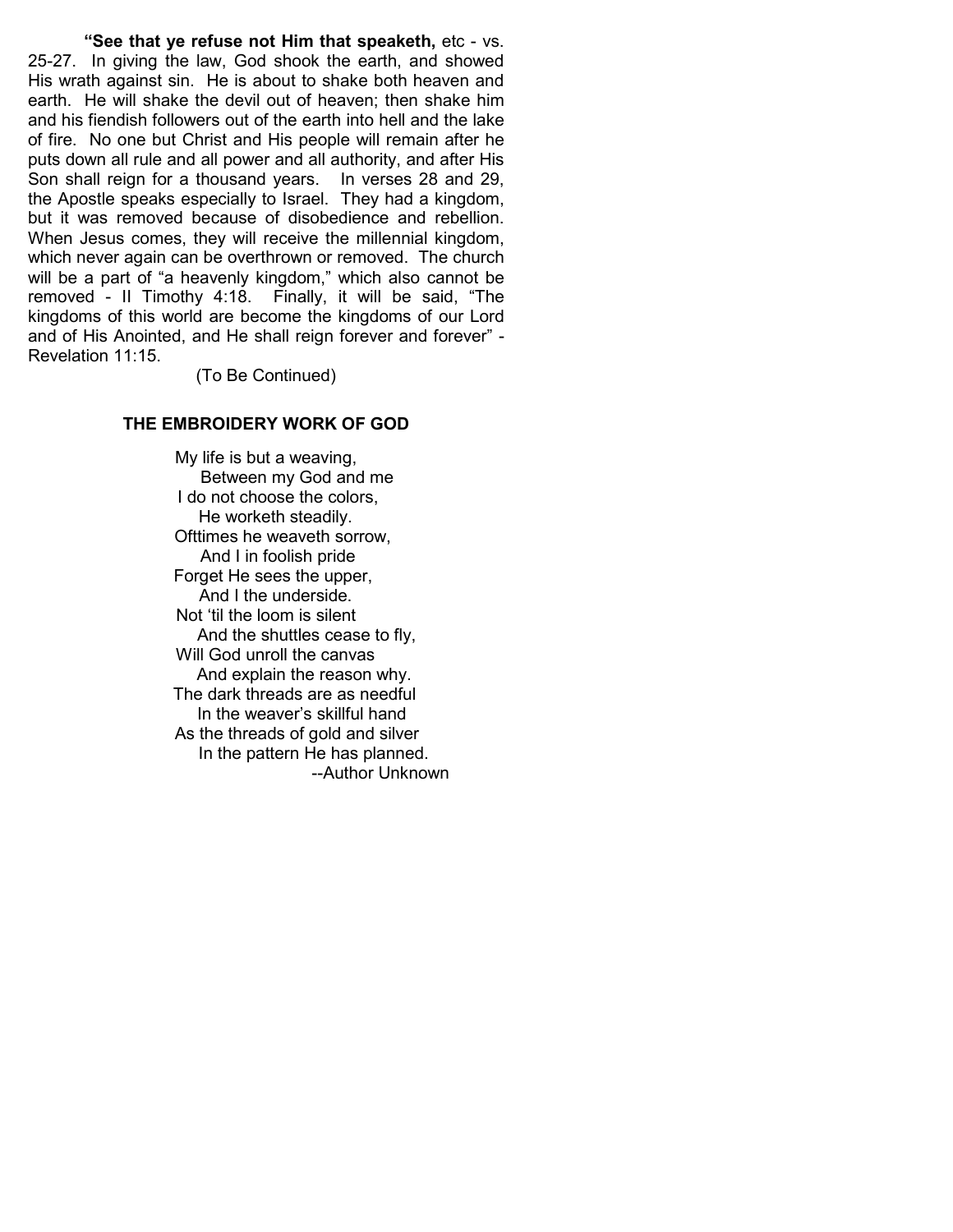## A NATION - A BOOK - A MAN

Edward Drew

These are the world's three phenomena. They cannot be explained on purely natural grounds. Each of the three has a Divine origin, a divine history, and a predicted future. Through this Nation, this Book, and this Man will all the purposes of God be fulfilled. Through them will come the world's reconstruction and peace, and the earth be filled with the glory of God as the waters cover the sea.

Isaiah 35:2: Habakkuk 2:14.

### The Nation is Israel

 Through this Nation, Divinely chosen, there have been to the work, both the **Book** and the **Man.** Temporarily cast aside by God, It has been kept for two thousand years, a standing miracle. Scattered and peeled, and hated in every land, they live on until God shall gather them again - Romans 11:11-15. They are the only nation with a sure future. Other nations may have a future, Israel must have. They will be gathered by the hand of God from all lands, and their glorious predicted future will come to pass.- Jeremiah 23:7-8: 32:41. It is impossible that God's hand of blessing should be upon the nation's to restore and build up and abolish war, while the chosen instrument to bring these things to pass, the Jew, is kept out of the land. The Jew must be head of the nations - Deuteronomy 28:12-13. The nations will then seek the Lord in Jerusalem, and Israel shall be counted the most glorious among all people - Zechariah 8:22-23.

### The Book is the Bible

 In it God has spoken. Nowhere else is the pure Word of God found; and neglect of this Book has brought our nation to its present confusion. In it was written beforehand the history of the world for three thousand years, and the course of the nations has run in that mold - Daniel 2. Its pages alone tell us what is yet to come. In the present darkness and confusion it is a Light - II Peter 1:19. This Book has been saved from all its enemies, and God has declared that it is to be preserved from every generation. It is forever settled in heaven - Psalm 119:89, and in a world where change and decay and death reign supreme, it is the only thing that lives - I Peter 1:23.

### The Man is Christ Jesus

 Lifted up on a Roman cross He became the world's Savior. Pouring out His blood that the world's sin might be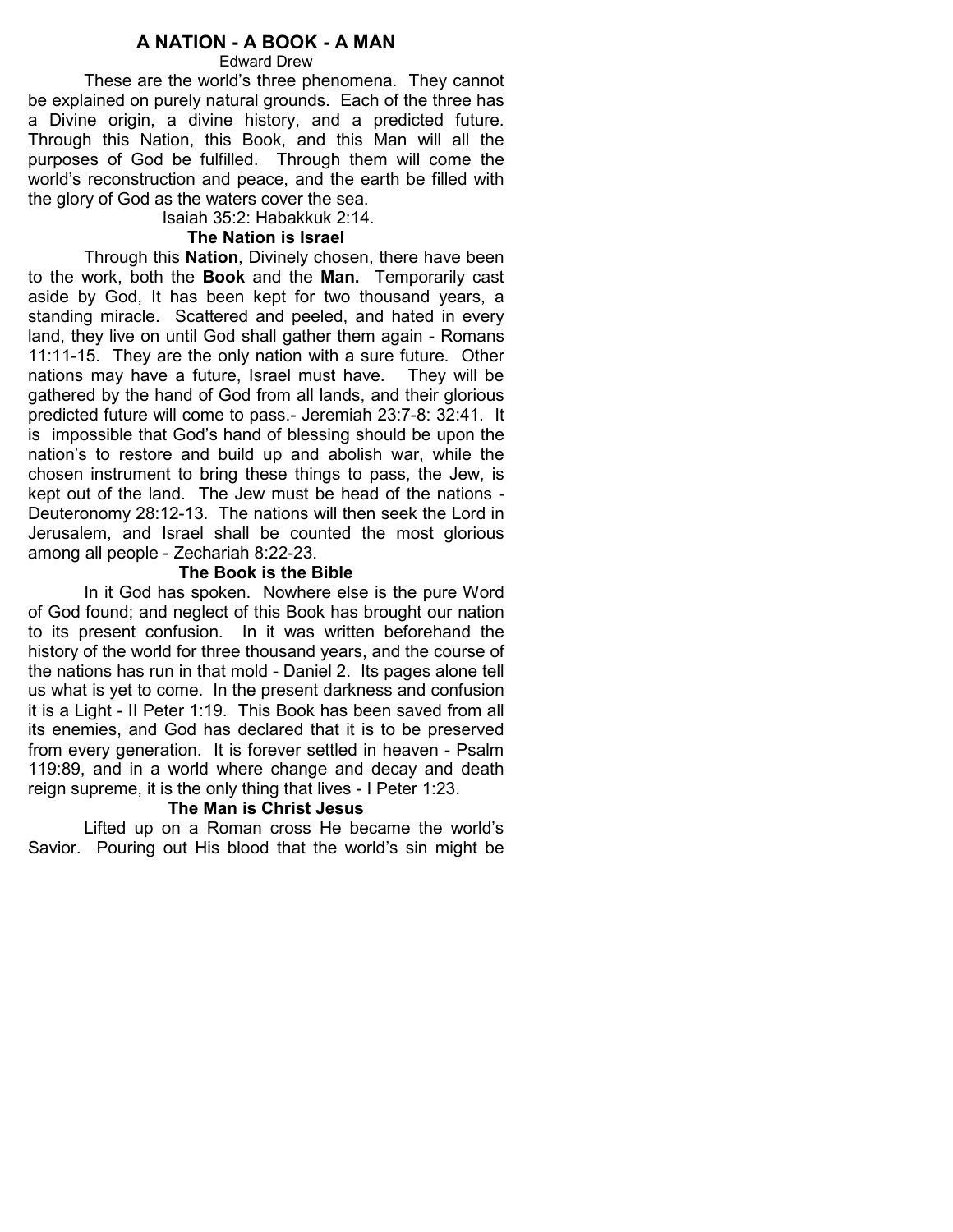washed away. He has been the hope of the sinner whose stain is scarlet, and the "fountain filled with blood" has cleansed the multitudes of the redeemed who will sing His praise through all eternity. As lifted to a cross, He became a Savior; lifted to the throne of David, He will be the world's King - Luke 1:31-32. While Scripture predicts a glorious time of peace on earth, it also tells us that this time shall not come until He appears to reign. Through this Man will the Book find its fulfillment, and all the plans of God be completed.

 So the Book testifies that when the Man shall appear in His glory, then shall the Nation of Israel be built up, and all the nations shall then seek the Lord - Acts 15:13-18, and the earth be filled with His glory. Men shall beat their swords into plowshares, and their spears into pruning hooks and learn the art of war no more - Isaiah 2:4.

 Let us believe the Book, pray that the Son of Man come, and Israel again be called of God, "My Glory" - Isaiah 46:13.

~~~~~~~~~~~~~~~~~

### The Victim

The victim cried, "Lord hear my plea! The way they treat me, you must see. I've been libeled, slandered; they brought me hurt, And my family name, dragged through the dirt.

"The wounds are real, I feel the pain; With emotions torn, and my life restrained. I need you, Lord, speak to me, And from pain and anger set me free."

The victim sought for just a word; Then a still small voice came from The Lord. "FORGIVE – My child, and freedom reigns, As Jesus blood removed your stains."

> No greater life a victim lives, Than when another's sin forgives; An act of love – then joy abounds, The victim wears a victor's crown! David Albrecht